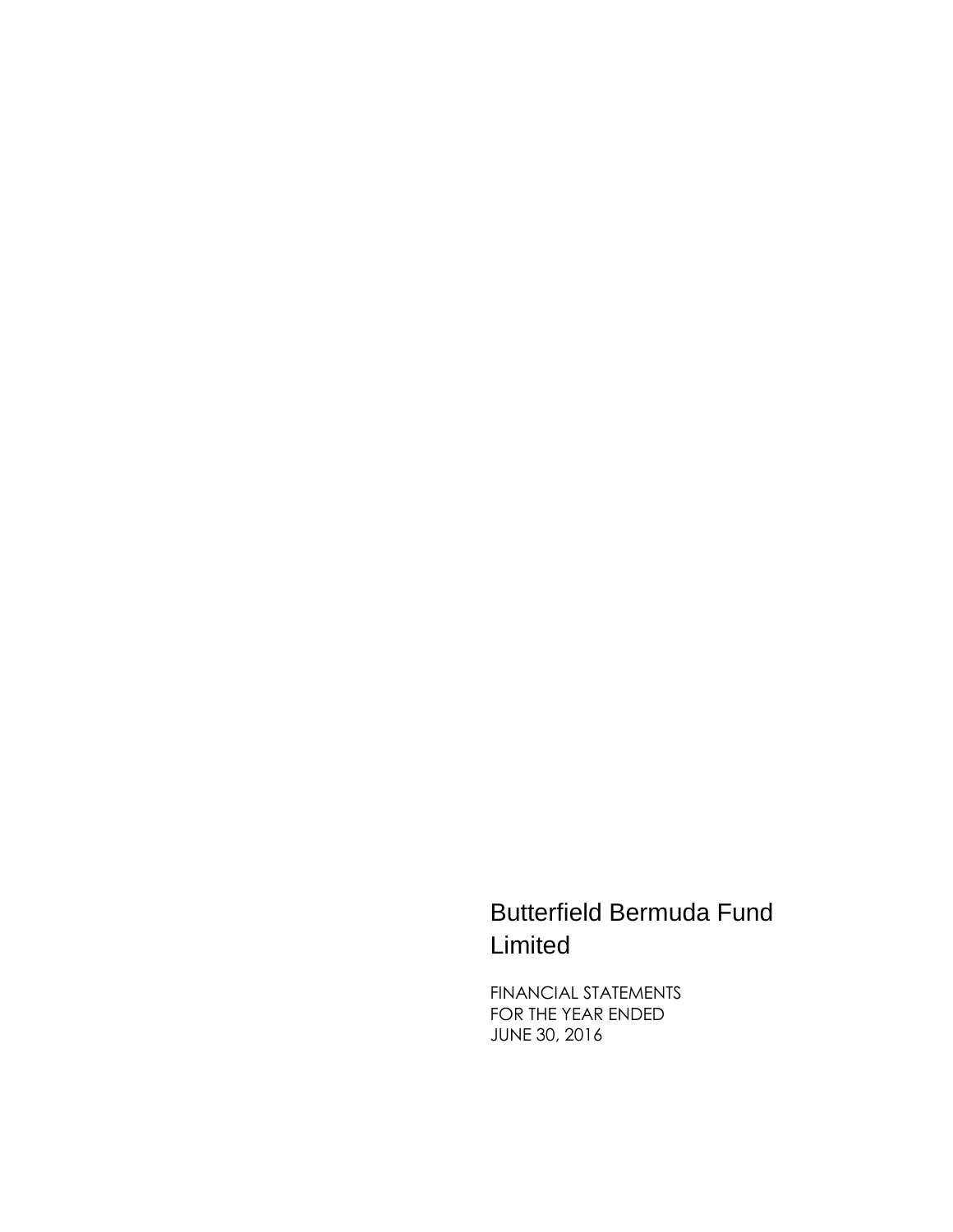### **To the Shareholders:**

The net asset value per share, after dividend distributions and fees, increased from \$20.28 to \$20.92 over the past year. Dividends were paid at a rate of 52 cents per share. On a total return basis after all fees and expenses and including dividends, the Fund delivered a return of 5.72%.

### **Fund Review**

The domestic market, as represented by the BSE Index, returned 2.24% for the fiscal year ended 30, June, 2016, driven by improved performance from Argus, BF&M and Ascendant shares and the stabilization of Butterfield shares. The Fund's fiscal year was highlighted by the continued restructuring of many local companies in an effort to spur future growth. Argus, Ascendant and Butterfield all welcomed new CFO's over the period, quickly establishing their respective strategies. KeyTech bolstered its capital by welcoming a 40% stake from US firm ATN, immediately rationalized their operations by merging Cablevision and Logic, and made CellOne a wholly-owned subsidiary. Bermuda Press Holdings paid a dividend, after an 18-month hiatus, as a result of the acquisition and integration of Bermuda Sun Limited.

The US-listed reinsurance market, as represented by the BSE Insurance Index, returned 8.54% for the year. M&A activity had tapered off as at 30 June, 2016, after having dominated the headlines over the fiscal year. The blockbuster ACE-Chubb deal finally closed in January 2016 and created the largest P&C underwriting firm in the world. Much of the sector's strong performance came from Chubb which rose 31% in the fiscal year, while Validus Holdings shares also performed well over the period.

#### **Fund Outlook & Strategy**

Cyber and Terrorism Risk have moved to the forefront of conversations in the reinsurance space recently. The growth of this type of risk comes as a result of numerous attacks globally and has created an opportunity to write premiums not associated with natural catastrophe. Cyber threats insurance alone is projected to be a \$5Billion market within the next 3 years and as pricing has remained soft for traditional markets companies in the Fund's portfolio have begun to investigate this area. Finally, as firms attempt to stay relevant in the face of all of the above and a tough investment environment, capital-rich PE firms and hedge funds are proving to be a new source of potential M&A, as they are strategic buyers that can benefit from an insurance company structure.

Michael Neff President Butterfield Bermuda Fund Limited October 6, 2016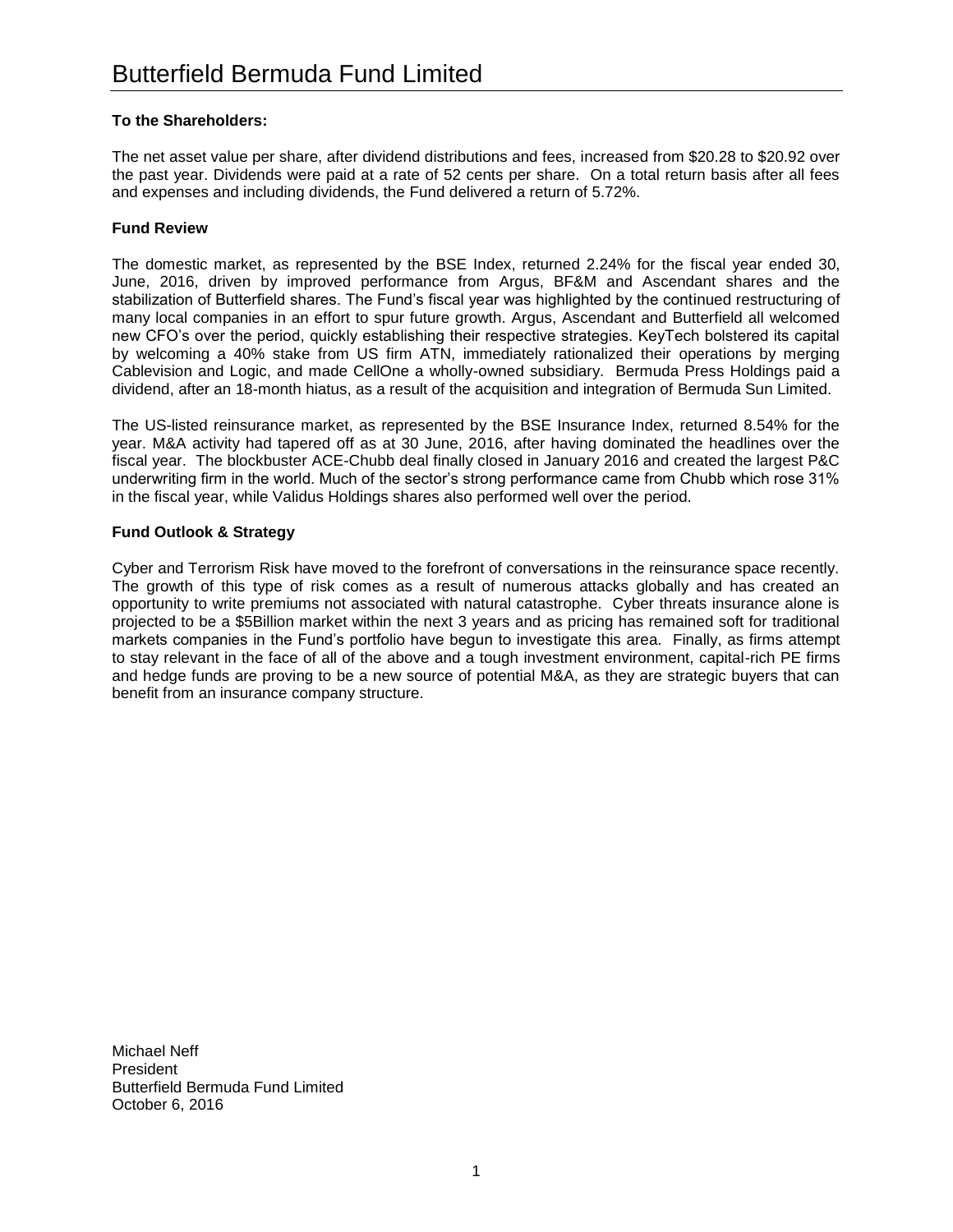

Ernst & Young Ltd. 3 Bermudiana Road Hamilton HM 08, Bermuda P.O. Box 463 Hamilton HM BX, Bermuda Tel: +1 441 295 7000 Fax: +1 441 295 5193 www.ey.com/bermuda

## Independent Auditors' Report

The Board of Directors Butterfield Bermuda Fund Limited

We have audited the accompanying financial statements of Butterfield Bermuda Fund Limited (the Fund), which comprise the statements of financial position as at June 30, 2016 and 2015, and the statements of comprehensive income, changes in net assets attributable to holders of common shares and cash flows for the years then ended, and a summary of significant accounting policies and other explanatory information.

#### **Management's Responsibility for the Financial Statements**

Management is responsible for the preparation and fair presentation of these financial statements in accordance with International Financial Reporting Standards, and for such internal control as management determines is necessary to enable the preparation of financial statements that are free from material misstatement, whether due to fraud or error.

#### **Auditors' Responsibility**

Our responsibility is to express an opinion on these financial statements based on our audits. We conducted our audits in accordance with Canadian generally accepted auditing standards. Those standards require that we comply with ethical requirements and plan and perform the audit to obtain reasonable assurance about whether the financial statements are free from material misstatement.

An audit involves performing procedures to obtain audit evidence about the amounts and disclosures in the financial statements. The procedures selected depend on the auditors' judgment, including the assessment of the risks of material misstatement of the financial statements, whether due to fraud or error. In making those risk assessments, the auditors consider internal control relevant to the entity's preparation and fair presentation of the financial statements in order to design audit procedures that are appropriate in the circumstances, but not for the purpose of expressing an opinion on the effectiveness of the entity's internal control. An audit also includes evaluating the appropriateness of accounting policies used and the reasonableness of accounting estimates made by management, as well as evaluating the overall presentation of the financial statements.

We believe that the audit evidence we have obtained in our audits is sufficient and appropriate to provide a basis for our audit opinion.

#### **Opinion**

In our opinion, the financial statements present fairly, in all material respects, the financial position of Butterfield Bermuda Fund Limited as at June 30, 2016 and 2015, and its financial performance and its cash flows for the years then ended in accordance with International Financial Reporting Standards.

Ernet + Young Atd.

October 6, 2016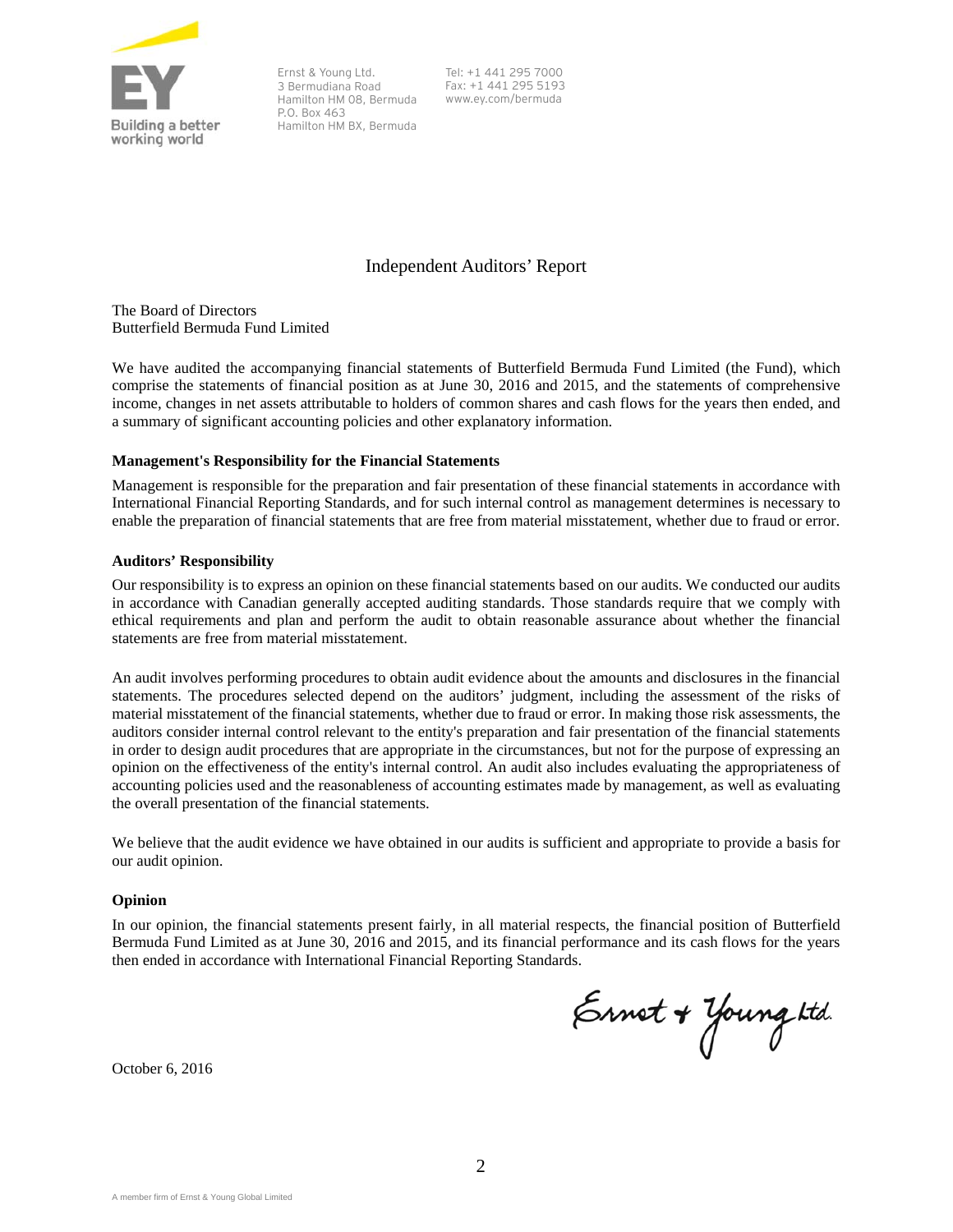## **DIRECTORS**

Shane English Michael Neff (President) Michael Collins (resigned on November 25, 2015) Sean Lee (appointed on November 25, 2015)

#### **INVESTMENT ADVISER**

Butterfield Asset Management Limited 65 Front Street Hamilton HM12 Bermuda

## **CUSTODIAN**

Butterfield Trust (Bermuda) Limited 65 Front Street Hamilton HM12 Bermuda

## **REGISTRAR, TRANSFER AGENT AND ADMINISTRATOR**

MUFG Fund Services (Bermuda) Limited The Belvedere Building 69 Pitts Bay Road Pembroke HM 08 Bermuda

#### **AUDITORS**

Ernst & Young Ltd. P.O. Box HM 463 Hamilton HM BX Bermuda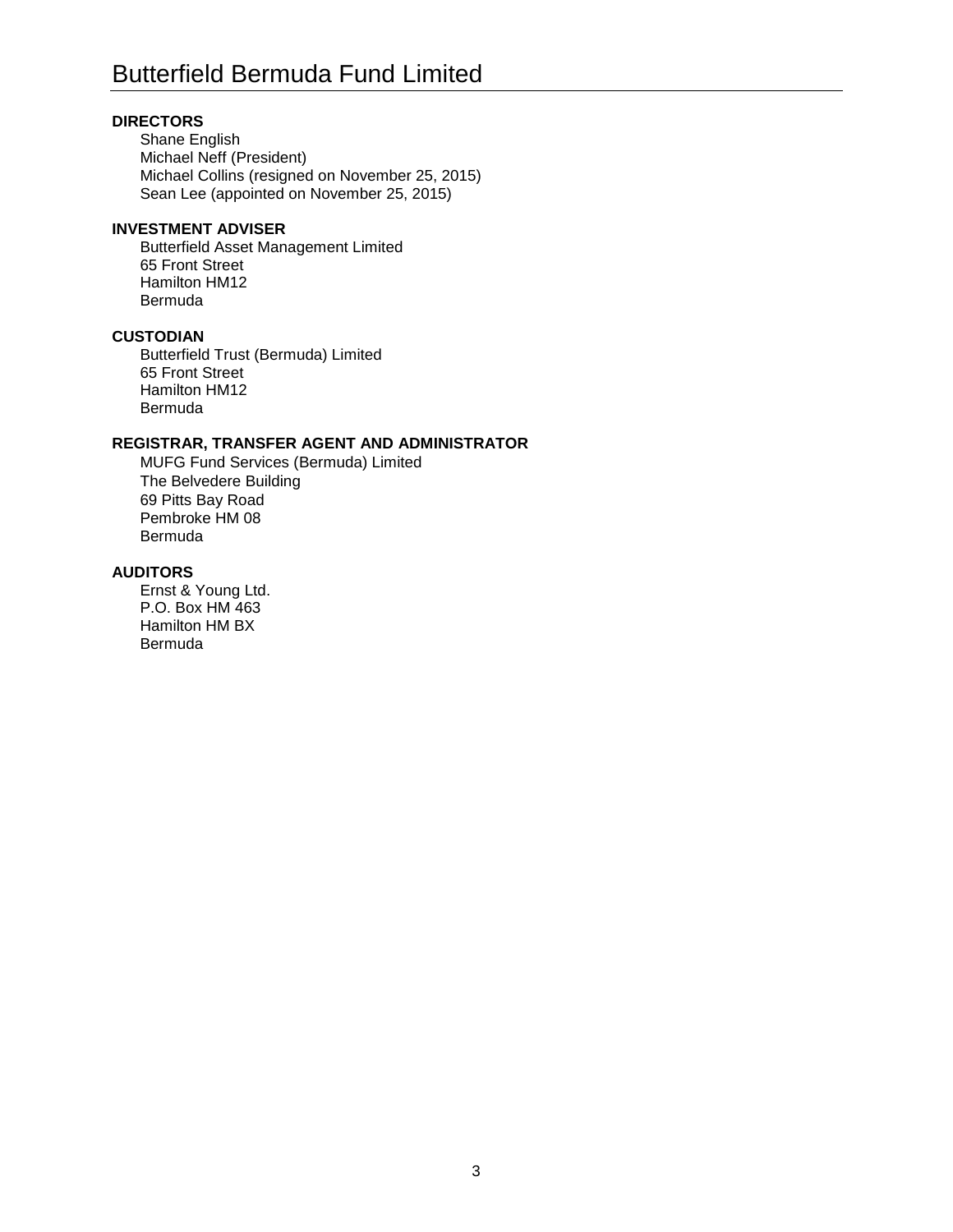## **STATEMENT OF FINANCIAL POSITION As at June 30, 2016**

**(Expressed in Bermuda Dollars)** 

|                                                                                                                      | <b>Notes</b> | June 30, 2016 | June 30, 2015 |
|----------------------------------------------------------------------------------------------------------------------|--------------|---------------|---------------|
| <b>ASSETS</b>                                                                                                        |              |               | S             |
| Cash and cash equivalents<br>Financial assets at fair value through<br>profit or loss (Cost; 2016-\$9,817,515; 2015- | $2h$ )       | 438,076       | 753,809       |
| \$12,240,950)                                                                                                        | 3, 4         | 12,624,284    | 14,799,423    |
| Due from broker                                                                                                      |              | 126,972       |               |
| Dividends and interest receivable                                                                                    |              | 27,685        | 38,190        |
| Prepaid expenses                                                                                                     |              | 5,486         | 8,053         |
| <b>Total assets</b>                                                                                                  |              | 13,222,503    | 15,599,475    |
| <b>LIABILITIES</b>                                                                                                   |              |               |               |
| Dividends payable                                                                                                    | 6            | 81,353        | 99,045        |
| Accrued expenses                                                                                                     | 7, 8         | 40,067        | 40,257        |
| Subscriptions received in advance                                                                                    |              | 300           |               |
|                                                                                                                      |              | 121,720       | 139,302       |
| Organisational shares                                                                                                | 5            | 12,000        | 12,000        |
| Total liabilities and equity (including net<br>assets attributable to holders of common                              |              |               |               |
| shares)                                                                                                              |              | 13,222,503    | 15,599,475    |
| <b>NET ASSETS ATTRIBUTABLE TO HOLDERS</b>                                                                            |              |               |               |
| OF COMMON SHARES                                                                                                     |              | 13,088,783    | 15,448,173    |
| Number of shares in issue - Class A                                                                                  | 5            | 625,790       | 761,884       |
|                                                                                                                      |              |               |               |
| <b>NET ASSET VALUE PER SHARE - CLASS A</b>                                                                           |              | 20.92         | 20.28         |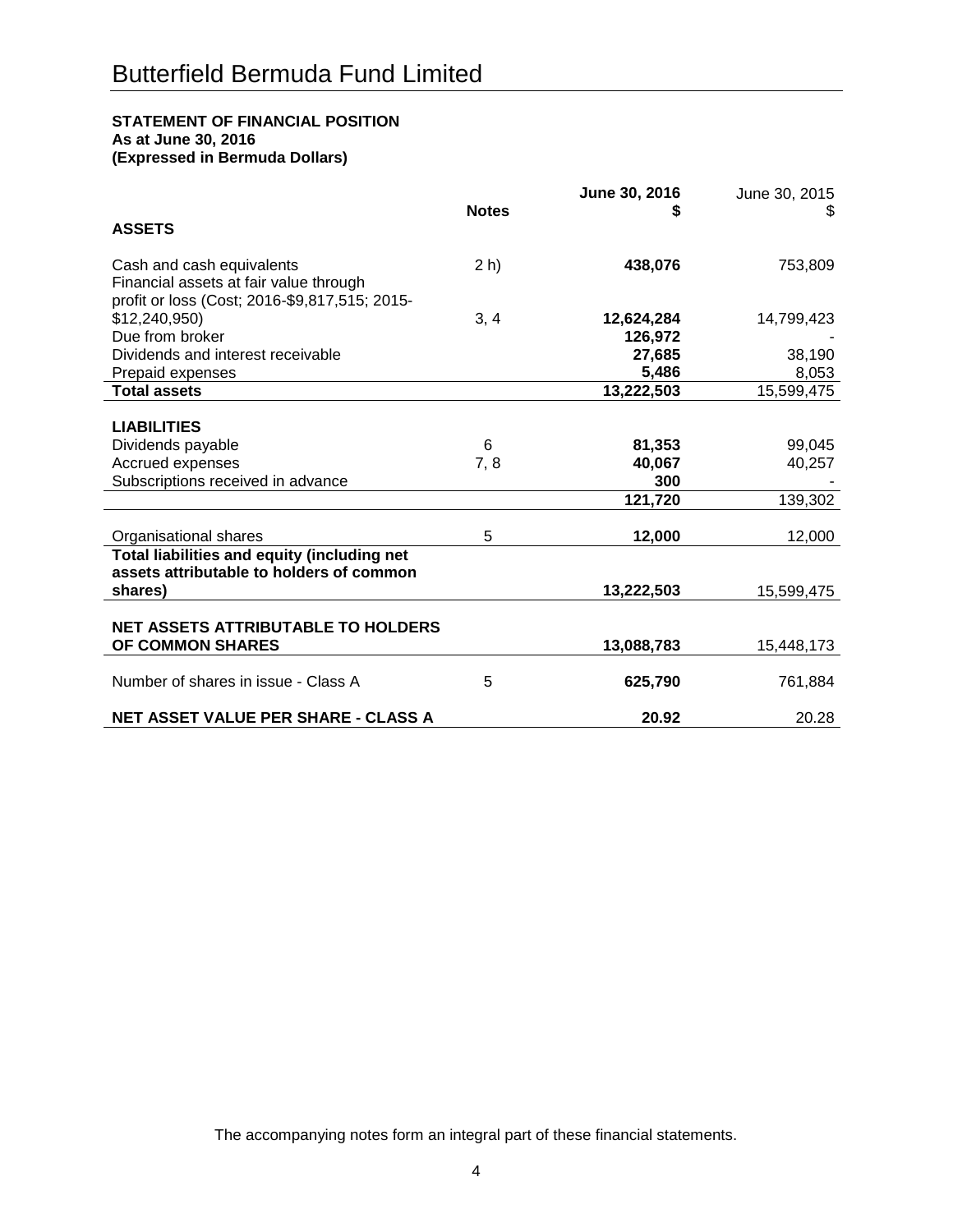#### **SCHEDULE OF PORTFOLIO INVESTMENTS As at June 30, 2016 (Expressed in Bermuda Dollars)**

|                                        |               | 2016             |                 |
|----------------------------------------|---------------|------------------|-----------------|
|                                        | Number of     | Fair             | $%$ of          |
|                                        | <b>Shares</b> |                  | Value Portfolio |
| <b>INVESTMENTS</b>                     |               |                  |                 |
| <b>Common Stock</b>                    |               |                  |                 |
| Allied World Assurance Company Limited | 15,300        | \$<br>537,642    | 4.26%           |
| Arch Capital Group Ltd.                | 9.000         | 648,000          | 5.13%           |
| Argus Group Holdings Limited           | 315,493       | 1,277,747        | 10.12%          |
| <b>Ascendant Group Limited</b>         | 112,400       | 679,458          | 5.38%           |
| Aspen Insurance Holdings Limited       | 12,740        | 590,881          | 4.68%           |
| Assured Guaranty Ltd.                  | 20,000        | 507,400          | 4.02%           |
| Axis Capital Holdings Limited          | 10,000        | 550,000          | 4.36%           |
| Bank of N.T. Butterfield & Son Limited | 1,237,409     | 2,004,602        | 15.89%          |
| Bermuda Aviation Services Ltd.         | 110,556       | 265,334          | 2.10%           |
| Bermuda Press (Holdings) Ltd.          | 5,431         | 34,623           | 0.27%           |
| <b>BF&amp;M Limited</b>                | 81,877        | 1,400,097        | 11.09%          |
| Chubb Ltd                              | 7,000         | 914,970          | 7.25%           |
| Endurance Specialty Holdings Ltd.      | 10,000        | 671,600          | 5.32%           |
| Everest Re Group Ltd.                  | 2,260         | 412,834          | 3.27%           |
| KeyTech Limited                        | 137,255       | 398,040          | 3.15%           |
| RenaissanceRe Holdings Ltd.            | 5,250         | 616,560          | 4.88%           |
| Validus Holdings Limited               | 12,179        | 591,778          | 4.69%           |
| West Hamilton Holdings Limited         | 1,900         | 11,305           | 0.09%           |
| XL Group PLC                           | 11,900        | 396,388          | 3.14%           |
|                                        |               | 12,509,259       | 99.09%          |
|                                        |               |                  |                 |
| <b>Preferred Stocks</b>                |               |                  |                 |
| Bank of N.T. Butterfield & Son Limited | 107           | 115,025          | 0.91%           |
|                                        |               | 115,025          | 0.91%           |
|                                        |               |                  |                 |
| TOTAL INVESTMENTS, AT FAIR VALUE       |               |                  |                 |
| (Cost: 2016 - \$9,817,515)             |               | \$<br>12,624,284 | 100%            |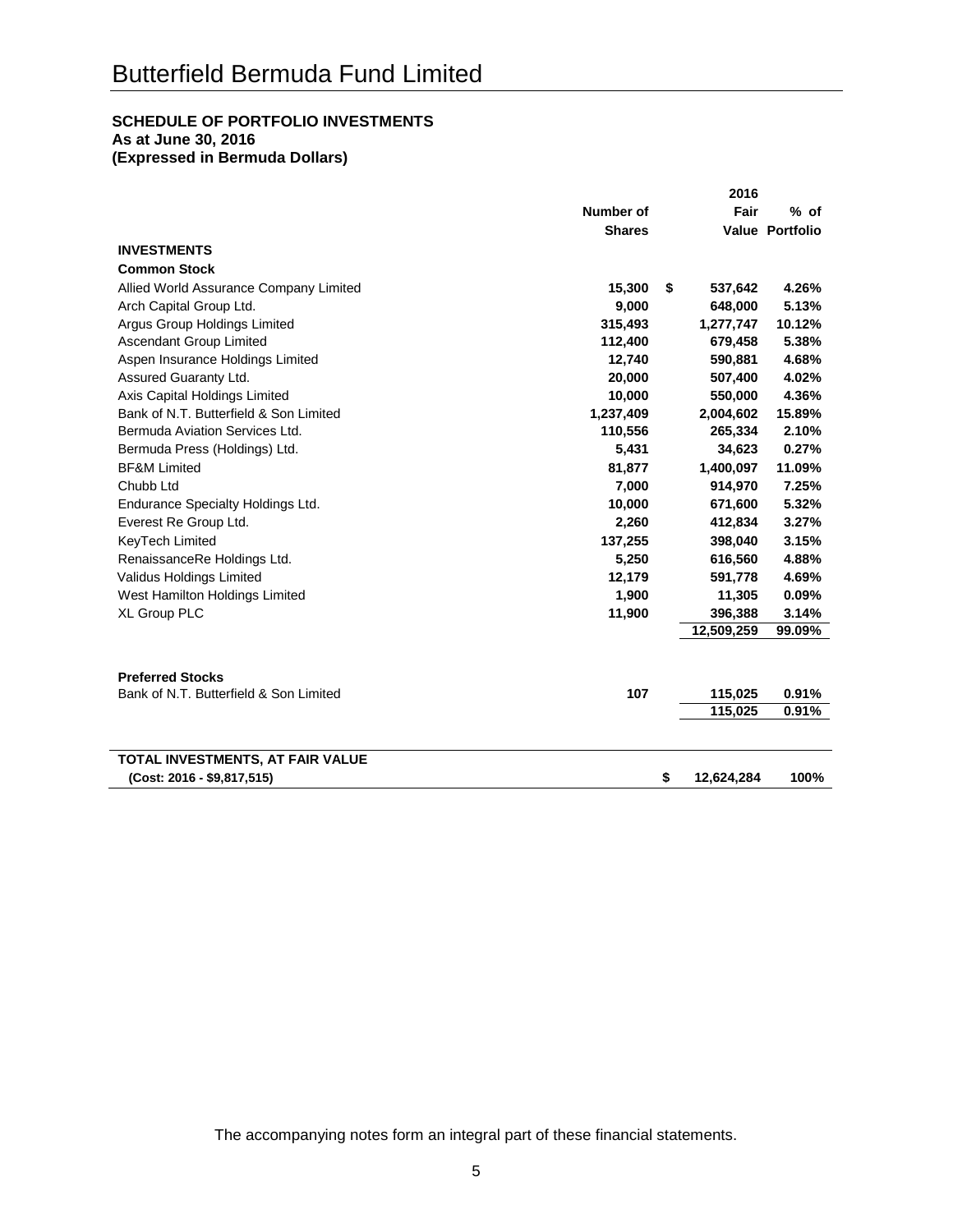#### **STATEMENT OF COMPREHENSIVE INCOME For the year ended June 30, 2016**

**(Expressed in Bermuda Dollars)** 

|                                                   |              | 2016    | 2015        |
|---------------------------------------------------|--------------|---------|-------------|
|                                                   | <b>Notes</b> | S       | \$          |
| <b>INCOME</b>                                     |              |         |             |
| Net realised gain on financial assets at          |              |         |             |
| fair value through profit or loss                 |              | 97,639  | 879,696     |
| Net change in unrealised gain/(loss) on financial |              |         |             |
| assets at fair value through profit or loss       |              | 248,597 | (1,046,246) |
| <b>Dividends</b>                                  |              | 648,939 | 360,810     |
| Deposit interest                                  |              | 3,547   | 324         |
| Other income                                      |              |         | 2,240       |
| <b>Total income</b>                               |              | 998,722 | 196,824     |
|                                                   |              |         |             |
| <b>EXPENSES</b>                                   |              |         |             |
| Management fee                                    | 7a)          | 107,570 | 100,172     |
| Administration fee                                | 8            | 43,747  | 27,804      |
| Audit fee                                         |              | 16,000  | 16,000      |
| Custodian fee                                     | 7 b)         | 14,442  | 13,314      |
| Investment service fee                            | 7 d)         | 4,260   | 4,320       |
| Government fee                                    |              | 6,509   | 6,489       |
| Miscellaneous                                     |              | 30,255  | 14,059      |
| <b>Total expenses</b>                             |              | 222,783 | 182,158     |
|                                                   |              |         |             |
| <b>NET INCOME</b>                                 |              | 775,939 | 14,666      |
|                                                   |              |         |             |
| Less: Withholding tax on dividends                |              | 1,904   | 294         |
|                                                   |              |         |             |
| <b>NET INCREASE IN NET ASSETS RESULTING</b>       |              |         |             |
| <b>FROM OPERATIONS ATTRIBUTABLE TO</b>            |              |         |             |
| <b>HOLDERS OF COMMON SHARES</b>                   |              | 774,035 | 14,372      |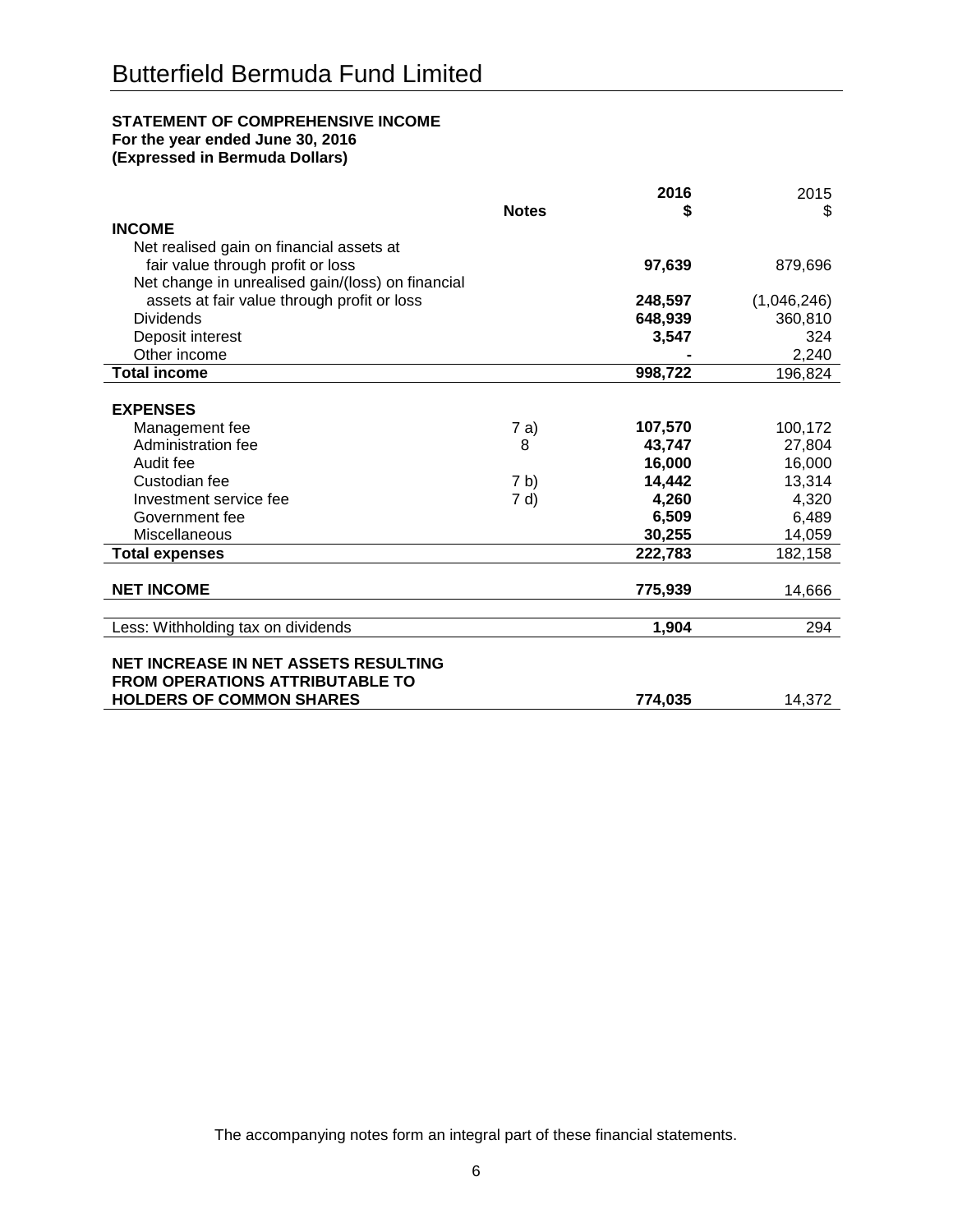## **STATEMENT OF CHANGES IN NET ASSETS ATTRIBUTABLE TO HOLDERS OF COMMON SHARES For the year ended June 30, 2016**

**(Expressed in Bermuda Dollars)**

| <b>Note</b><br>\$<br>S<br>NET INCREASE IN NET ASSETS RESULTING FROM<br><b>OPERATIONS ATTRIBUTABLE TO HOLDERS OF COMMON</b><br><b>SHARES</b><br>774,035<br>14,372<br><b>DISTRIBUTIONS TO INVESTORS</b><br>6<br>Dividends paid and payable<br>(355, 471)<br>(339,767)<br><b>CAPITAL STOCK TRANSACTIONS</b><br>Issue of redeemable shares<br>971,994<br>4,706,279<br>Redemption of redeemable shares<br>(2,925,619)<br>(3,749,948)<br>Net capital stock transactions<br>(2,777,954)<br>1,780,660<br>NET (DECREASE)/INCREASE IN NET ASSETS<br><b>ATTRIBUTABLE TO HOLDERS OF COMMON SHARES</b><br>(2,359,390)<br>1,455,265<br>NET ASSETS ATTRIBUTABLE TO HOLDERS OF COMMON<br><b>SHARES - BEGINNING OF THE YEAR</b><br>15,448,173<br>13,992,908<br>NET ASSETS ATTRIBUTABLE TO HOLDERS OF COMMON<br><b>SHARES - END OF THE YEAR</b><br>13,088,783<br>15,448,173 |  | 2016 | 2015 |
|-----------------------------------------------------------------------------------------------------------------------------------------------------------------------------------------------------------------------------------------------------------------------------------------------------------------------------------------------------------------------------------------------------------------------------------------------------------------------------------------------------------------------------------------------------------------------------------------------------------------------------------------------------------------------------------------------------------------------------------------------------------------------------------------------------------------------------------------------------------|--|------|------|
|                                                                                                                                                                                                                                                                                                                                                                                                                                                                                                                                                                                                                                                                                                                                                                                                                                                           |  |      |      |
|                                                                                                                                                                                                                                                                                                                                                                                                                                                                                                                                                                                                                                                                                                                                                                                                                                                           |  |      |      |
|                                                                                                                                                                                                                                                                                                                                                                                                                                                                                                                                                                                                                                                                                                                                                                                                                                                           |  |      |      |
|                                                                                                                                                                                                                                                                                                                                                                                                                                                                                                                                                                                                                                                                                                                                                                                                                                                           |  |      |      |
|                                                                                                                                                                                                                                                                                                                                                                                                                                                                                                                                                                                                                                                                                                                                                                                                                                                           |  |      |      |
|                                                                                                                                                                                                                                                                                                                                                                                                                                                                                                                                                                                                                                                                                                                                                                                                                                                           |  |      |      |
|                                                                                                                                                                                                                                                                                                                                                                                                                                                                                                                                                                                                                                                                                                                                                                                                                                                           |  |      |      |
|                                                                                                                                                                                                                                                                                                                                                                                                                                                                                                                                                                                                                                                                                                                                                                                                                                                           |  |      |      |
|                                                                                                                                                                                                                                                                                                                                                                                                                                                                                                                                                                                                                                                                                                                                                                                                                                                           |  |      |      |
|                                                                                                                                                                                                                                                                                                                                                                                                                                                                                                                                                                                                                                                                                                                                                                                                                                                           |  |      |      |
|                                                                                                                                                                                                                                                                                                                                                                                                                                                                                                                                                                                                                                                                                                                                                                                                                                                           |  |      |      |
|                                                                                                                                                                                                                                                                                                                                                                                                                                                                                                                                                                                                                                                                                                                                                                                                                                                           |  |      |      |
|                                                                                                                                                                                                                                                                                                                                                                                                                                                                                                                                                                                                                                                                                                                                                                                                                                                           |  |      |      |
|                                                                                                                                                                                                                                                                                                                                                                                                                                                                                                                                                                                                                                                                                                                                                                                                                                                           |  |      |      |
|                                                                                                                                                                                                                                                                                                                                                                                                                                                                                                                                                                                                                                                                                                                                                                                                                                                           |  |      |      |
|                                                                                                                                                                                                                                                                                                                                                                                                                                                                                                                                                                                                                                                                                                                                                                                                                                                           |  |      |      |
|                                                                                                                                                                                                                                                                                                                                                                                                                                                                                                                                                                                                                                                                                                                                                                                                                                                           |  |      |      |
|                                                                                                                                                                                                                                                                                                                                                                                                                                                                                                                                                                                                                                                                                                                                                                                                                                                           |  |      |      |
|                                                                                                                                                                                                                                                                                                                                                                                                                                                                                                                                                                                                                                                                                                                                                                                                                                                           |  |      |      |
|                                                                                                                                                                                                                                                                                                                                                                                                                                                                                                                                                                                                                                                                                                                                                                                                                                                           |  |      |      |
|                                                                                                                                                                                                                                                                                                                                                                                                                                                                                                                                                                                                                                                                                                                                                                                                                                                           |  |      |      |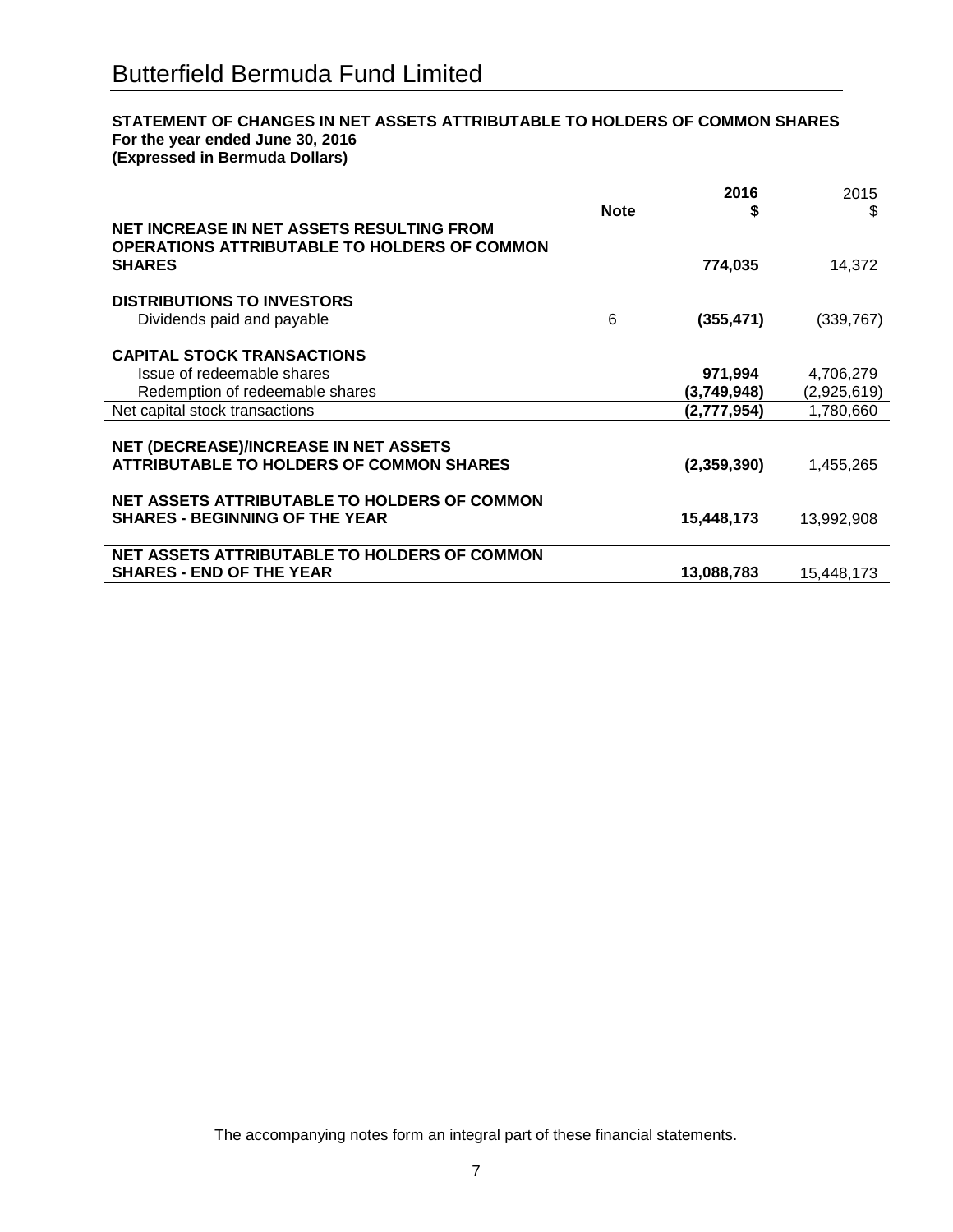## **STATEMENT OF CASH FLOWS**

## **For the year ended June 30, 2016**

**(Expressed in Bermuda Dollars)**

|                                                                  | 2016        | 2015        |
|------------------------------------------------------------------|-------------|-------------|
|                                                                  |             | \$          |
| Cash flows from operating activities                             |             |             |
| Net increase in net assets resulting from operations             |             |             |
| attributable to holders of common shares                         | 774,035     | 14,372      |
| Adjustments for:                                                 |             |             |
| Purchase of financial assets                                     | (751, 150)  | (529, 228)  |
| Net proceeds from sale of financial assets                       | 3,759,896   | 3,426,180   |
| Net realised gain on financial assets                            | (97, 607)   | (879, 696)  |
| Net change in unrealised (gain)/loss on financial assets         | (248, 597)  | 1,046,246   |
| Changes in:                                                      |             |             |
| Dividends and interest receivable                                | 10,505      |             |
|                                                                  |             | (15,650)    |
| Prepaid expenses                                                 | 2,567       | (35)        |
| Due from broker                                                  | (126, 972)  |             |
| Accrued expenses                                                 | (190)       | 7,191       |
| Net cash provided by operating activities                        | 3,322,487   | 3,069,380   |
|                                                                  |             |             |
| Cash flows from financing activities                             |             |             |
| Subscriptions received in advance                                | 300         |             |
| Proceeds from issuance of shares                                 | 296,766     | 528,882     |
| Payments from redemption of shares                               | (3,749,948) | (2,925,619) |
| Dividends paid                                                   | (185, 338)  | (127,449)   |
| Net cash used in financing activities                            | (3,638,220) | (2,524,186) |
|                                                                  |             |             |
| Net (decrease)/increase in cash and cash equivalents             | (315, 733)  | 545,194     |
|                                                                  |             |             |
| Cash and cash equivalents - beginning of year                    | 753,809     | 208,615     |
|                                                                  |             |             |
| Cash and cash equivalents – end of year                          | 438,076     | 753,809     |
|                                                                  |             |             |
|                                                                  |             |             |
| Supplemental cash flow information:                              |             |             |
| Interest received                                                | 3,547       | 324         |
| Dividends received, net of withholding taxes                     | 657,920     | 345,160     |
|                                                                  |             |             |
| Supplemental non-cash information:                               |             |             |
| Shares - Class A issued through dividend reinvestment            | 187,825     | 188,242     |
| Subscription in-kind - receipt of securities from an investor in |             |             |
| exchange for Class A common shares in the Fund (Note 5)          | 487,403     | 3,989,155   |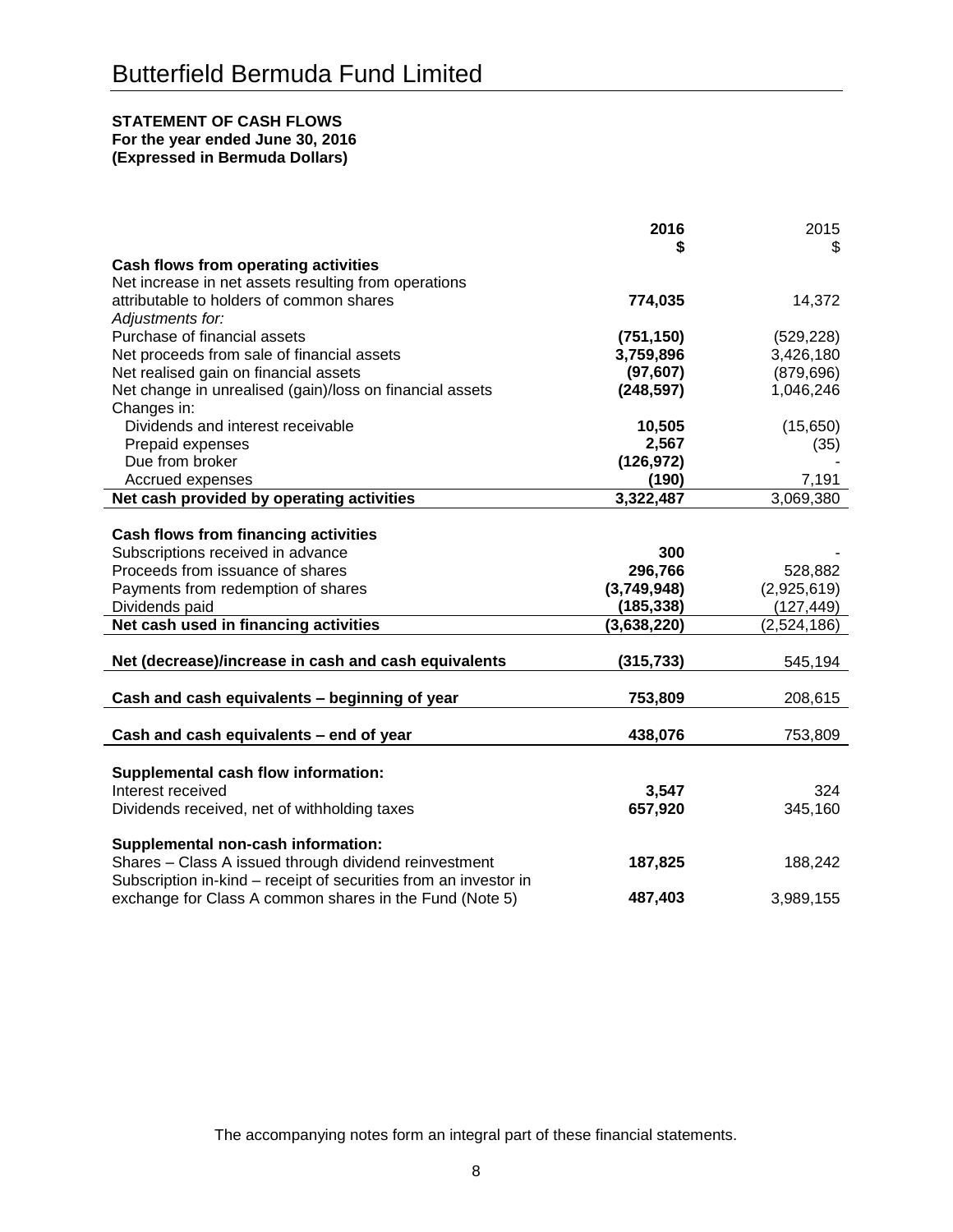#### **1. CORPORATE INFORMATION**

Butterfield Bermuda Fund Limited (the "Fund") is an open-ended investment company which was incorporated under the laws of Bermuda on February 22, 1994.

The Fund commenced operations on March 31, 1994. Butterfield Trust (Bermuda) Limited acts as custodian (the "Custodian"). Butterfield Asset Management Limited acts as investment adviser (the "Investment Adviser"). MUFG Fund Services (Bermuda) Limited acts as registrar and transfer agent and as accountants/administrator (the "Registrar and Transfer Agent" or "Administrator") for the Fund. The Custodian and Investment Adviser are wholly owned subsidiaries of The Bank of N.T. Butterfield & Son Limited (the "Bank").

The registered address of the Fund is c/o MUFG Fund Services (Bermuda) Limited, The Belvedere Building 69 Pitts Bay Road, Pembroke HM 08, Bermuda.

The Investment Adviser, Custodian and Bank each maintains separate business units, roles and responsibilities to ensure segregation between different functions.

The investment objective of the Fund is to provide long term capital growth and current income by investing in a diversified portfolio of Bermuda assets.

## **2. BASIS OF PREPARATION**

#### **Accounting convention**

The financial statements have been prepared in accordance with International Financial Reporting Standards ("IFRS") issued by the International Accounting Statements Board ("IASB"). The financial statements have been prepared on a historical-cost basis, except for financial assets held at fair value through profit or loss.

The financial statements are presented in Bermuda dollars, which is the functional currency of the Fund, and all values are rounded to the nearest dollar, except when otherwise stated.

The Fund presents its statement of financial position in order of liquidity.

#### **Summary of significant accounting policies**

#### **a) Significant accounting judgements, estimates and assumptions**

The preparation of financial statements in conformity with IFRS requires the Fund's management to make judgements, estimates and assumptions that affect the amounts reported and disclosures made in the financial statements, and accompanying notes. Management believes that the estimates and assumptions utilised in preparing the Fund's financial statements are reasonable and prudent. Actual results could differ from these estimates.

#### **b) Financial instruments**

#### **i. Classification**

The Fund classifies its financial assets and financial liabilities at initial recognition into the following categories, in accordance with IAS 39 'Financial Instruments: Recognition and Measurement'.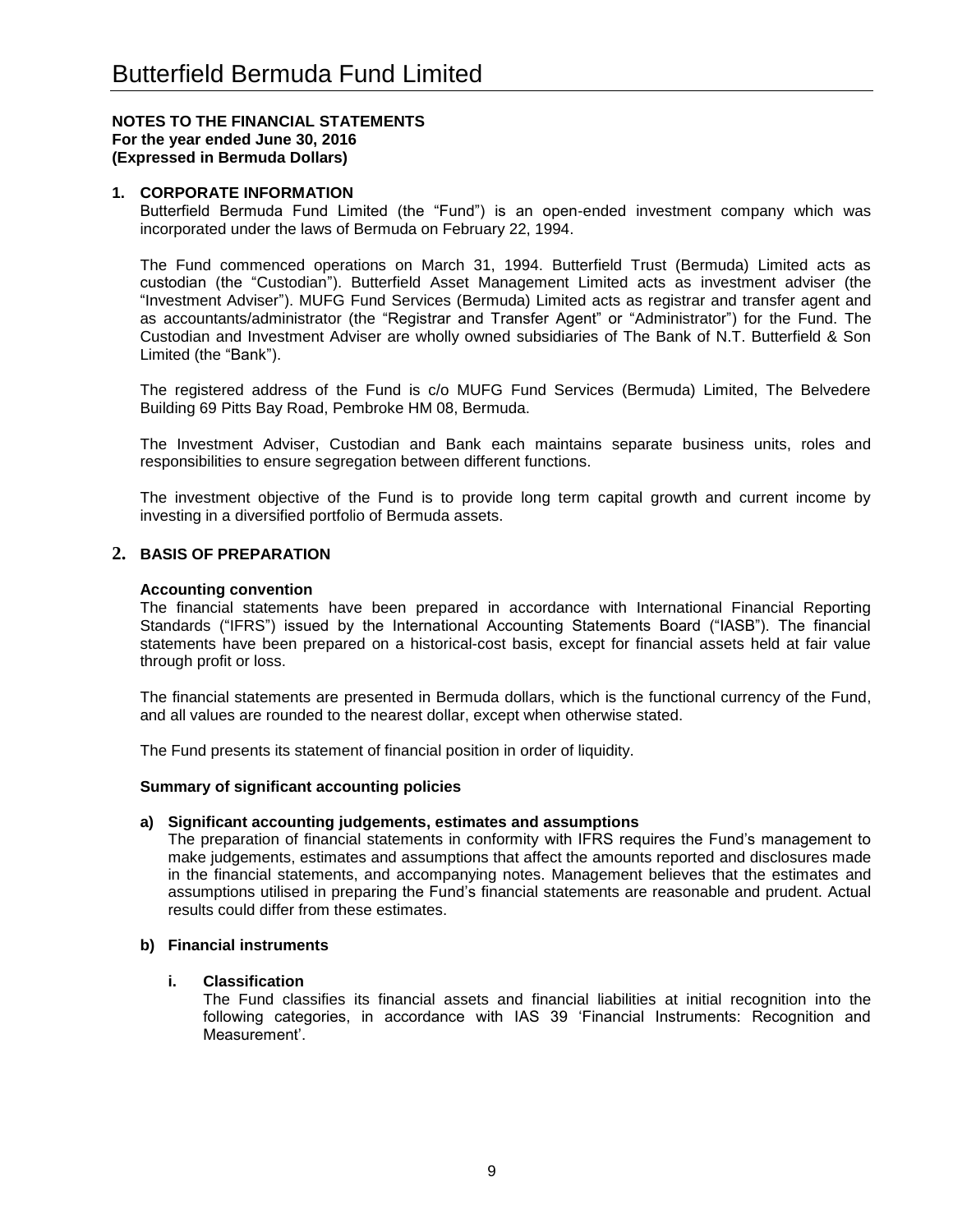#### **2. BASIS OF PREPARATION (Continued)**

#### **Summary of significant accounting policies (continued)**

#### **b) Financial instruments (continued)**

#### **Financial assets and liabilities at fair value through profit or loss**

The category of financial assets and liabilities at fair value through profit or loss is sub-divided into:

Financial assets and liabilities held for trading: financial assets are classified as held for trading if they are acquired for the purpose of selling and/or repurchasing in the near term. This category includes equities. These assets are acquired principally for the purpose of generating a profit from short-term fluctuations in price.

Financial instruments designated at fair value through profit or loss upon initial recognition: these include equity securities not held for trading. The Fund did not hold any financial instruments designated at fair value through profit or loss upon initial recognition as at June 30, 2016 and 2015.

#### **Receivables**

Receivables are non-derivative financial assets with fixed or determinable payments that are not quoted in active market.

#### **Other financial liabilities**

This category includes all financial liabilities, other than those classified as held for trading. The Fund includes in this category amounts for other short-term payables.

#### **ii. Recognition**

The Fund recognises a financial asset or a financial liability when it becomes a party to the contractual provisions of the instrument.

Purchases or sales of financial assets that require delivery of assets within the time frame generally established by regulation or convention in the market place (regular way trades) are recognised on the trade date, i.e., the date that the Fund commits to purchase or sell the asset.

#### **iii. Initial measurement**

Financial assets and financial liabilities at fair value through profit or loss are recorded in the statement of financial position at fair value. All transaction costs for such instruments are recognised directly in profit or loss.

Receivables and other financial liabilities (other than those classified as held for trading) are measured initially at their fair value plus any directly attributable incremental costs of acquisition or issue.

For financial assets and liabilities where the fair value at initial recognition does not equal the transaction price, the Fund recognises the difference in the statement of comprehensive income, unless specified otherwise.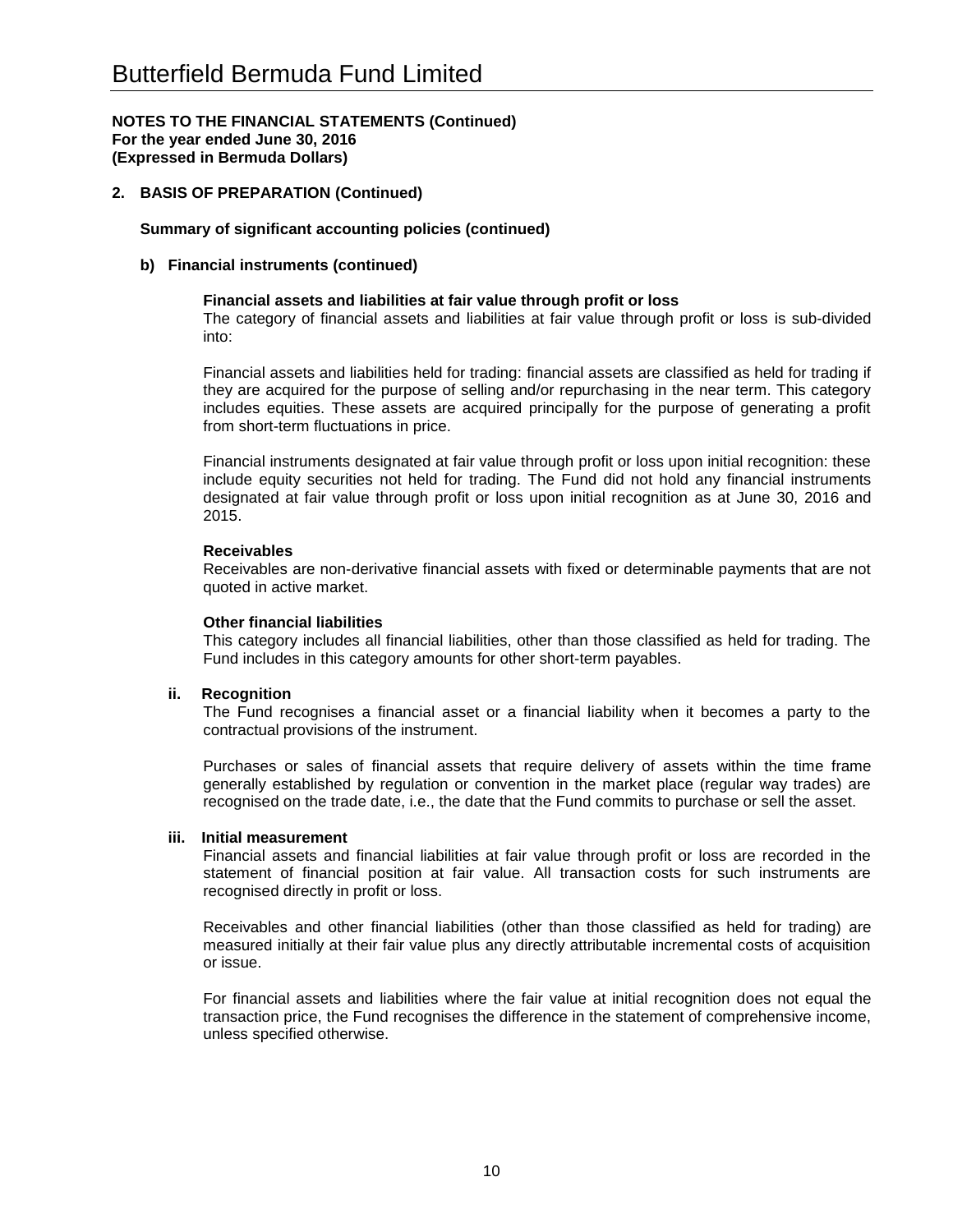#### **2. BASIS OF PREPARATION (Continued)**

#### **Summary of significant accounting policies (continued)**

#### **b) Financial instruments (continued)**

#### **iv. Subsequent measurement**

After initial measurement, the Fund measures financial instruments which are classified as at fair value through profit or loss, at fair value. Subsequent changes in the fair value of those financial instruments are recorded in net change in unrealised gain/(loss) on financial assets at fair value through profit or loss in the statement of comprehensive income. Interest and dividend earned or paid on these instruments are recorded separately in interest income or expense and dividend income or expense in the statement of comprehensive income.

Receivables are carried at amortised cost using the effective interest method less any allowance for impairment. Gains and losses are recognised in profit or loss when the loans and receivables are derecognised or impaired, as well as through the amortisation process.

Financial liabilities, other than those classified as at fair value through profit or loss, are measured at amortised cost using the effective interest method. Gains and losses are recognised in profit or loss when the liabilities are derecognised, as well as through the amortisation process.

#### **v. Derecognition**

A financial asset (or, where applicable, a part of a financial asset or a part of a group of similar financial assets) is derecognised where the rights to receive cash flows from the asset have expired or the Fund has transferred its rights to receive cash flows from the asset or has assumed an obligation to pay the received cash flows in full without material delay to a third party under a pass-through arrangement and either: the Fund has transferred substantially all the risks and rewards of the asset, or the Fund has neither transferred nor retained substantially all the risks and rewards of the asset, but has transferred control of the asset.

When the Fund has transferred its right to receive cash flows from an asset (or has entered into a pass-through arrangement), and has neither transferred nor retained substantially all of the risks and rewards of the asset nor transferred control of the asset, the asset is recognised to the extent of the Fund's continuing involvement in the asset. In that case, the Fund also recognises an associated liability. The transferred asset and the associated liability are measured on a basis that reflects the rights and obligations that the Fund has retained. The Fund derecognises a financial liability when the obligation under the liability is discharged, cancelled or expired.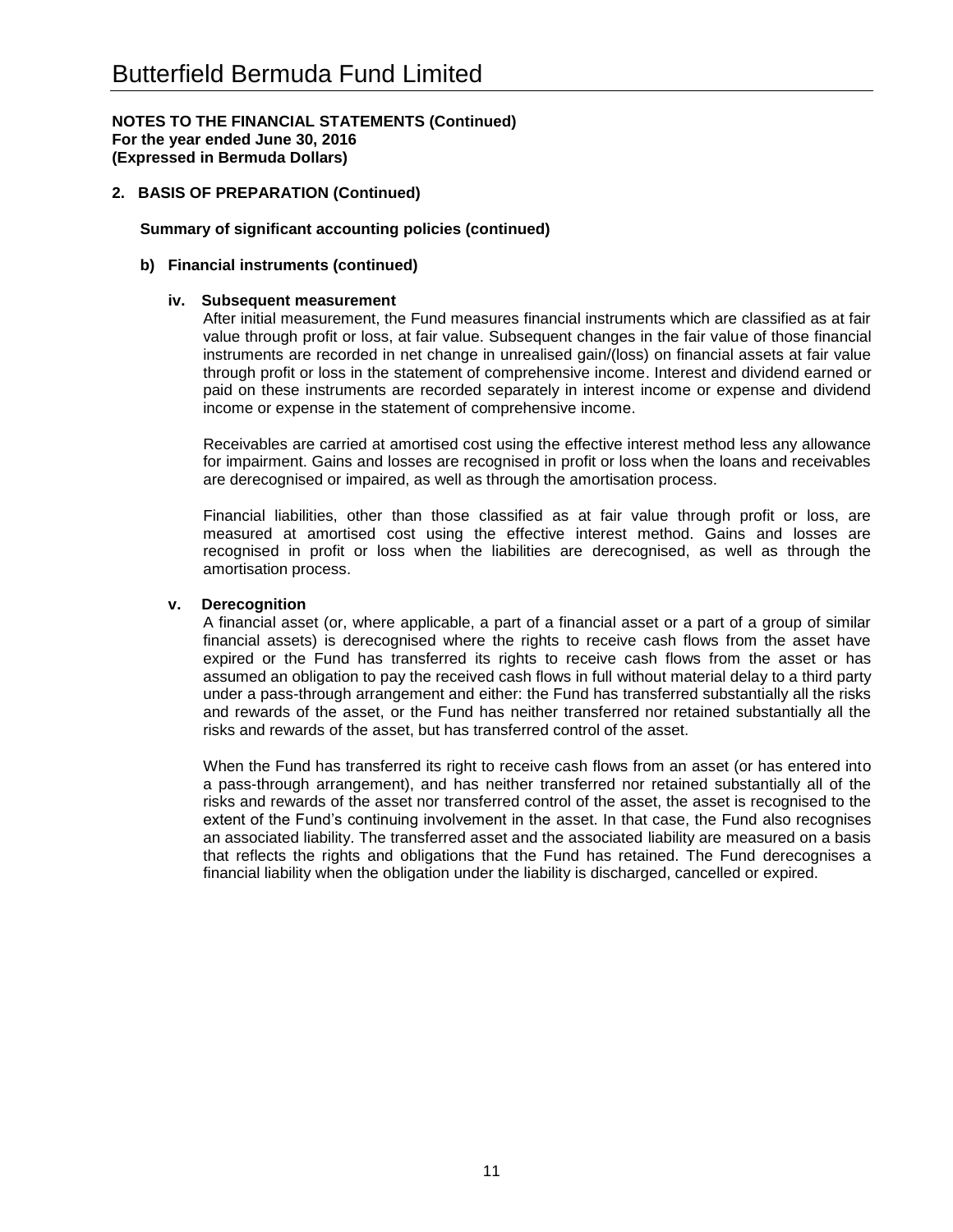#### **2. BASIS OF PREPARATION (Continued)**

#### **Summary of significant accounting policies (continued)**

#### **c) Fair value measurement**

The fair value of an asset or a liability is measured using the assumptions that market participants would use when pricing the asset or liability, assuming that market participants act in their economic best interest. The fair value for financial instruments traded in active markets at the reporting date is based on their quoted price or binding dealer price quotations, without any deduction for transaction costs.

It is the policy of the Fund to value any asset quoted, listed, traded or dealt with on an exchange or market by reference to the last traded price on or prior to the relevant Valuation Day on the major exchange or market in which the assets are dealt, to the extent that such valuation is based on a price within the bid-ask spread that is most representative of fair value on valuation date. In circumstances where the last traded price is not within the bid-ask spread, the Directors will determine the point within the bid-ask spread that is most representative of fair value.

The Directors at their absolute discretion may permit some other method of valuation to that described above if they consider such valuation better reflects the fair value of any investment.

#### **d) Impairment of financial assets**

The Fund assesses at each reporting date whether a financial asset or group of financial assets is impaired if, and only if, there is objective evidence of impairment as a result of one or more events that have occurred after the initial recognition of the asset (an incurred loss event) and that loss event has an impact on the estimated future cash flows of the financial asset or the group of financial assets that can be reliably estimated. Evidence of impairment may include indications that the debtor/counterparty or a group of debtors/counterparties is experiencing significant financial difficulty, default or delinquency in interest or principal payments, the probability that they will enter into bankruptcy or other financial reorganisation and where observable data indicate that there is a measurable decrease in the estimated future cash flows, such as changes in arrears or economic conditions that correlate with defaults. If there is objective evidence that an impairment loss has been incurred, the amount of the loss is measured as the difference between the asset's carrying amount and the present value of estimated future cash flows (excluding future expected credit losses that have not yet been incurred) discounted using the asset's original effective interest rate.

#### **e) Functional and presentation currency**

The Fund's functional currency is the Bermuda Dollar, which is the currency of the primary economic environment in which it operates. The Fund's performance is evaluated and its liquidity is managed in Bermuda Dollars. Therefore, the Bermuda Dollar is considered as the currency that most faithfully represents the economic effects of the underlying transactions, events and conditions. The Fund's presentation currency is also the Bermuda Dollar.

#### **f) Offsetting and financial instruments**

Financial assets and financial liabilities are offset and the net amount reported in the statement of financial position if there is a currently enforceable legal right to offset the recognised amounts and there is an intention to settle on a net basis, or to realise the asset and settle the liability simultaneously.

Management has determined that, as at June 30, 2016 and 2015, there were no assets and liabilities offset in the statement of financial position, nor were there any assets or liabilities available for offset. The Fund does not have a legally enforceable right to offset, nor does it have master netting agreements or similar arrangements that would allow for related amounts to be set off.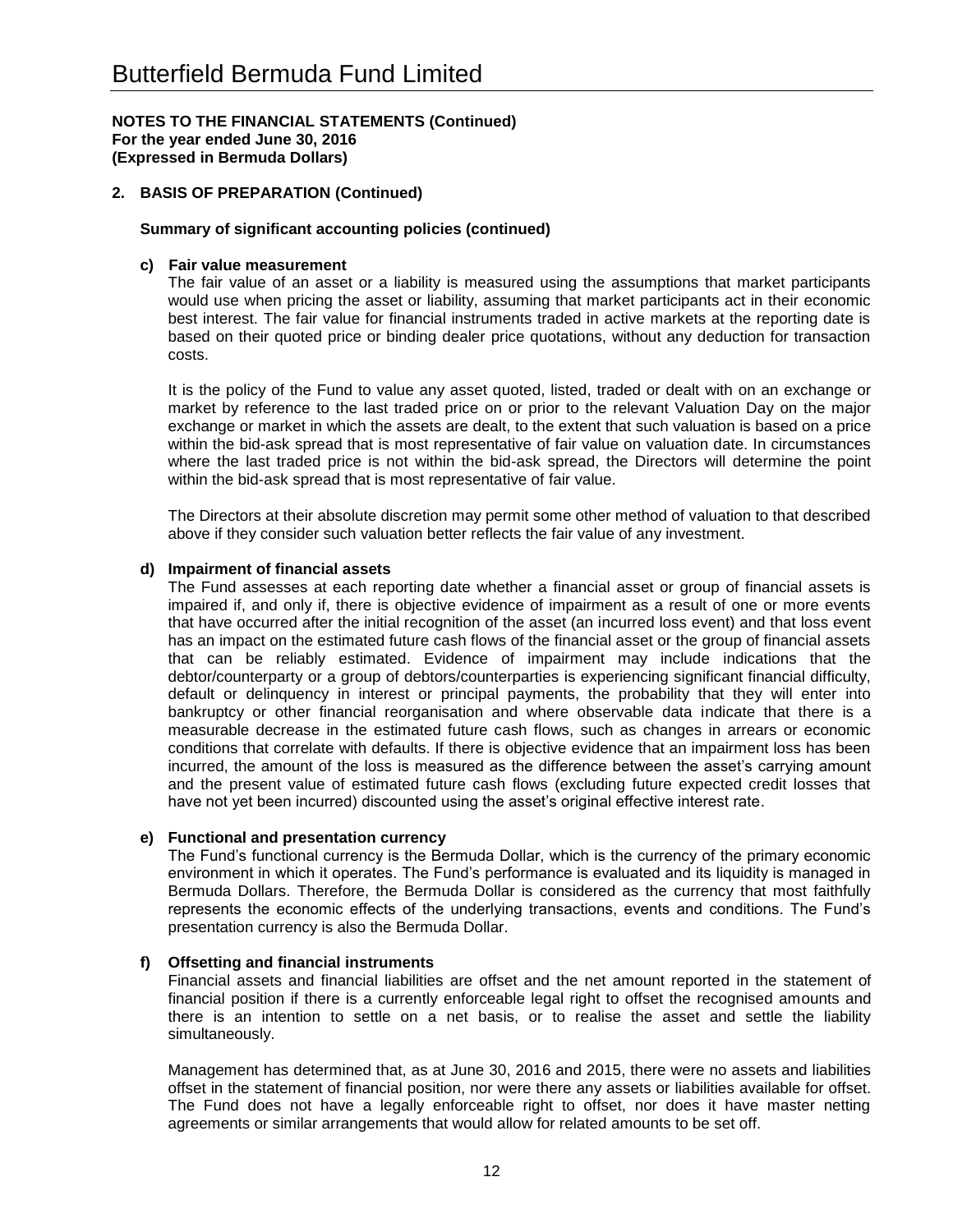#### **2. BASIS OF PREPARATION (Continued)**

#### **Summary of significant accounting policies (continued)**

#### **g) Foreign currency translations**

Assets and liabilities that are denominated in foreign currencies are translated into Bermuda dollars at rates of exchange on the period end date. Transactions during the period are translated at the rate in effect at the date of the transaction. Foreign currency translation gains and losses are included in the statement of comprehensive income.

The Fund does not isolate that portion of gains and losses on investments which is due to changes in foreign exchange rates from that which is due to changes in market prices of the investments. Such fluctuations are included in the net realised and change in unrealised gain/(loss) on investments in the statement of comprehensive income.

#### **h) Cash and cash equivalents**

Cash and cash equivalents in the statement of financial position comprise cash on hand, money market funds with daily liquidity and short-term deposits in banks that are readily convertible to known amounts of cash and which are subject to an insignificant risk of changes in value, with original maturities of three months or less.

#### **i) Due from and due to broker**

Amounts due from and to brokers represents cash held with brokers and receivables for securities sold and payables for securities purchased that have been contracted for but not yet settled or delivered on the statement of financial position date, respectively. These amounts are recognised at fair value.

#### **j) Interest income and expense**

Interest income and expense are recognised in the statement of comprehensive income for all interest-bearing financial instruments using the effective interest method.

#### **k) Dividend income and expense**

Dividend income is recognised on the date on which the investments are quoted ex-dividend or, where no ex-dividend date is quoted, when the Fund's right to receive the payment is established. Dividend income is presented gross of any non-recoverable withholding taxes, which are disclosed separately in the statement of comprehensive income. Dividend expense relating to equity securities sold short is recognised when the shareholders' right to receive the payment is established.

#### **l) Realised and change in unrealised gains and losses**

Realised and change in unrealised gains/(losses) on financial assets at fair value through profit or loss are recognised in the statement of comprehensive income. The cost of investments sold is accounted for using the average cost basis.

#### **m) Expenses**

All expenses (including management fees) are recognised in the statement of comprehensive income on an accrual basis.

#### **n) Going concern**

The Fund's management has assessed the Fund's ability to continue as a going concern and is satisfied that the Fund has the resources to continue in business for the foreseeable future. Furthermore, management is not aware of any material uncertainties that may cast significant doubt upon the Fund's ability to continue as a going concern. Therefore, the financial statements continue to be prepared on the going concern basis.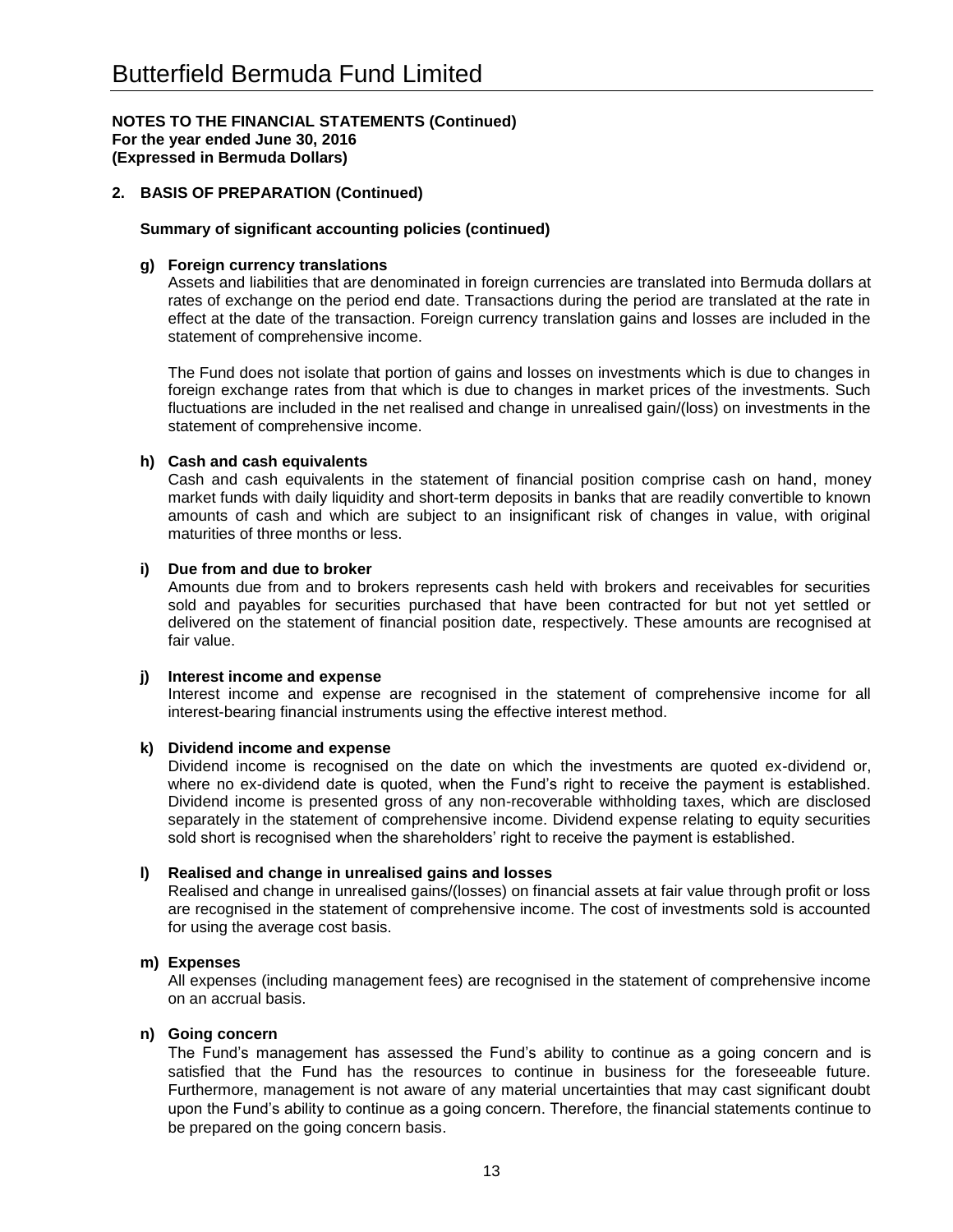#### **2. BASIS OF PREPARATION (Continued)**

#### **Summary of significant accounting policies (continued)**

#### **o) Share capital**

The Fund's Organisational Shares are classified as equity in accordance with the Fund's articles of association. These shares do not participate in the profits of the Fund.

#### **p) Redeemable participating shares**

Redeemable participating shares (i.e., Class A and Class B shares) are redeemable at the shareholder's option and are classified as financial liabilities. The redeemable participating shares can be put back to the Fund on any dealing day (normally the next business day following the Valuation Day, which is on Wednesday in each week) at a value equal to a proportionate share of the Fund's net asset value ("NAV"). The Fund's net asset value per share is calculated by dividing the net assets attributable to holders of common shares with the total number of outstanding common shares.

#### **q) Investment entity**

IFRS 10 defines an investment entity and requires a reporting entity that meets the definition of an investment entity not to consolidate but instead to measure its investments at fair value through profit or loss in its financial statements.

To qualify as an investment entity, a reporting entity is required to:

- Obtain funds from one or more investors for the purpose of providing them with investment management services;
- Commit to its investor(s) that its business purpose is to invest funds solely for returns from capital appreciation, investment income, or both; and
- Measure and evaluate performance of substantially all of its investments

Management has determined that the Fund meets the definition of an investment entity and recognizes all investments at fair value through profit and loss.

## **r) Impact of accounting pronouncements issued but not yet effective**

#### **IFRS 9 – Financial Instruments**

In July 2014, the IASB issued the final version of IFRS 9 Financial Instruments which reflects all phases of the financial instruments project and replaces IAS 39 Financial Instruments: Recognition and Measurement and all previous versions of IFRS 9. The standard introduces new requirements for classification and measurement, impairment, and hedge accounting. IFRS 9 is effective for annual periods beginning on or after January 1, 2018, with early application permitted. Retrospective application is required but comparative information is not compulsory. Early application of previous versions of IFRS 9 (2009, 2010 and 2013) is permitted if the date of initial application is before February 1, 2015. The Fund is currently assessing the impact of IFRS 9 and plans to adopt the new standard on the required effective date.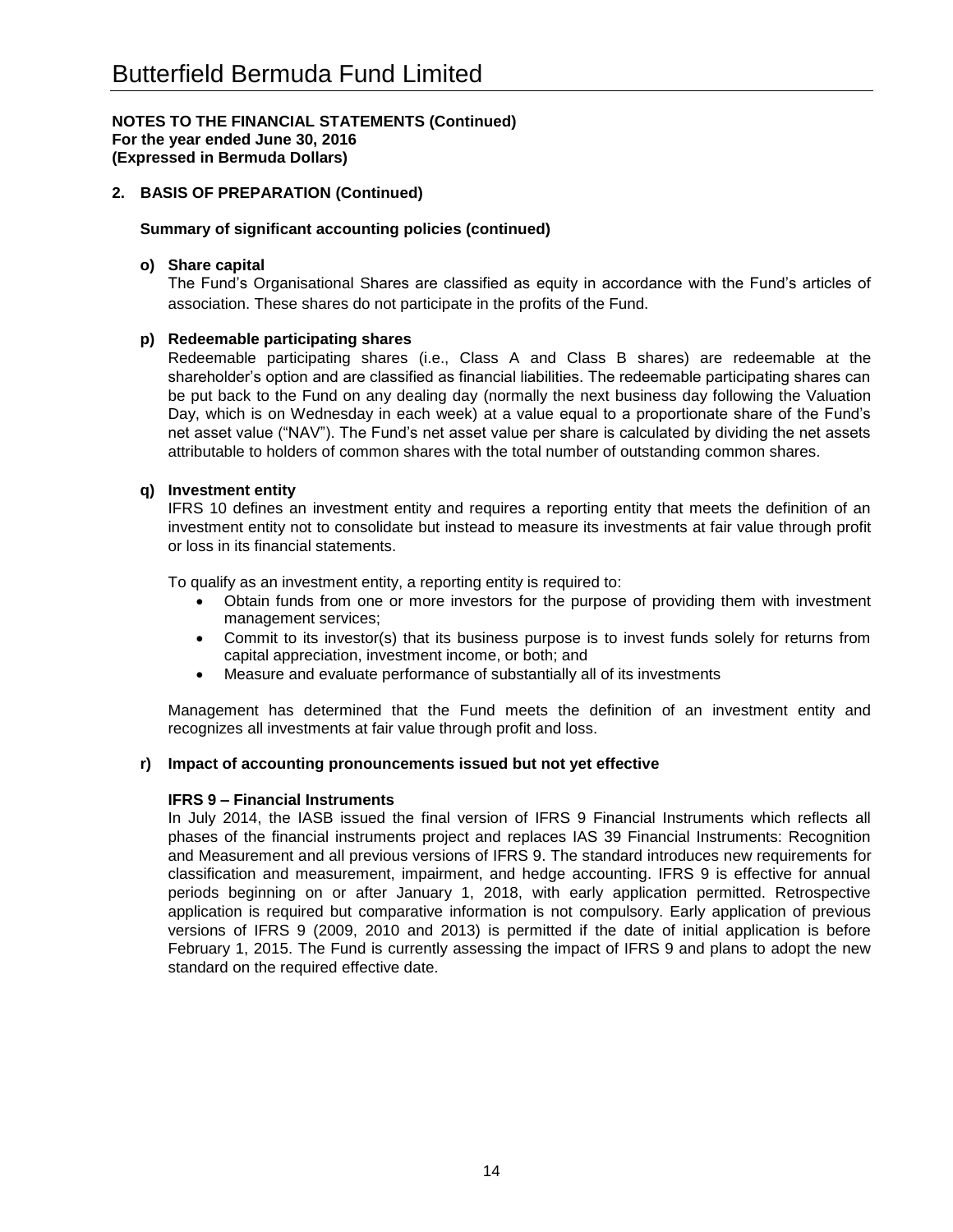**2. BASIS OF PREPARATION (Continued)**

**Summary of significant accounting policies (continued)**

**r) Impact of accounting pronouncements issued but not yet effective (continued) IFRS 15 – Revenue from Contracts with Customers** 

IFRS 15 was issued in May 2014 and establishes a new five-step model that will apply to revenue arising from contracts with customers. Under IFRS 15 revenue is recognised at an amount that reflects the consideration to which an entity expects to be entitled in exchange for transferring goods or services to a customer. The principles in IFRS 15 provide a more structured approach to measuring and recognising revenue. The new revenue standard is applicable to all entities and will supersede all current revenue recognition requirements under IFRS. Either a full or modified retrospective application is required for annual periods beginning on or after January 1, 2017 with early adoption permitted. The Fund is currently assessing the impact of IFRS 15 and plans to adopt the new standard on the required effective date.

#### **3. FINANCIAL RISK MANAGEMENT**

The Fund's overall risk management approach includes formal guidelines to govern the extent of exposure to various types of risk. The Investment Adviser also has various internal controls to oversee the Fund's investment activities, including monitoring compliance with the investment objective and strategies, internal guidelines and securities regulations.

#### **Credit Risk**

Credit risk is the risk that a counterparty to a financial instrument will fail to discharge an obligation or commitment that it has entered into with the Fund. Financial instruments that potentially expose the Fund to credit risk consist primarily of cash and cash equivalents and balances held at brokers. The value of such balances on the statement of financial position includes consideration of the creditworthiness of the issuer, and, accordingly represents the maximum credit risk exposure of the Fund.

Substantially all of the assets of the Fund are held by the Fund's Custodian and the Bank. As at June 30, 2016, the preferred stocks were also issued by the Bank (2015 – \$nil). The Fund monitors its risk by monitoring the credit quality of the Custodian and the Bank. As at June 30, 2016, the credit rating of the Custodian and the Bank, as provided by Standard and Poor's, were both BBB (2015 – BBB).

#### **Currency Risk**

Currency risk is the risk that the value of an investment will fluctuate due to changes in foreign exchange rates. When the Fund enters into transactions which are denominated in currencies other than the Fund's reporting currency, the Investment Adviser attempts to mitigate the associated currency risk, which may include the use of forward currency contracts. As at June 30, 2016 and 2015, the Fund's exposure to currencies other than the Fund's reporting currency was limited to small balances of cash and cash equivalents denominated in foreign currencies which are not significant to the Fund as a whole.

The Bermuda Dollar is pegged to the US dollar. The Fund invests in both US Dollar and Bermuda Dollar instruments. There is no guarantee that the Bermuda Dollar will always be pegged to the US dollar or that the ratio will remain at 1:1.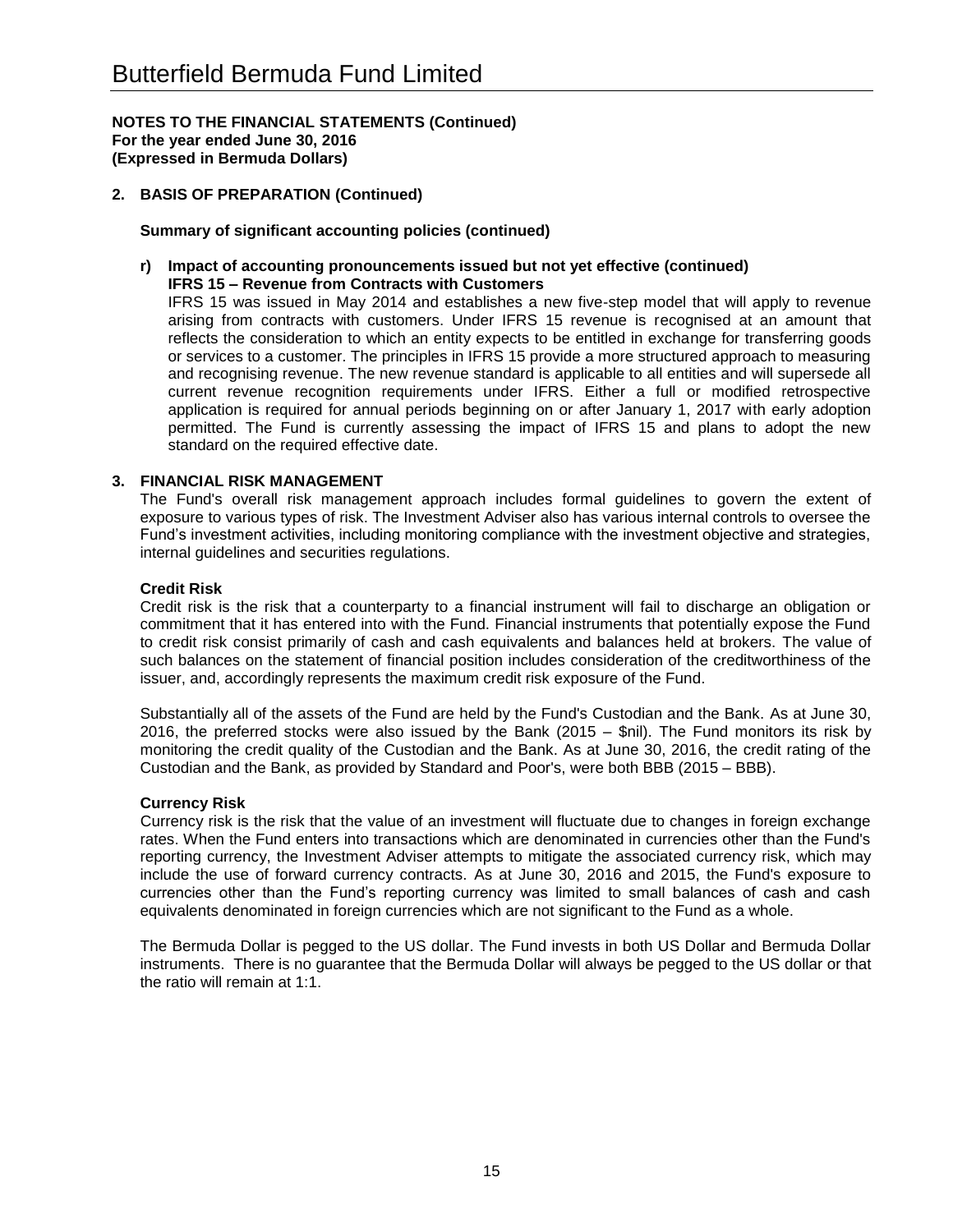#### **3. FINANCIAL RISK MANAGEMENT (Continued)**

#### **Interest Rate Risk**

Interest rate risk is the risk that the fair value of future cash flows of a financial instrument will fluctuate because of changes in market interest rates. Predominantly all of the Fund's investments are liquid securities which are actively traded on stock exchanges. As a result, the Fund is not subject to fair value interest rate risk due to possible fluctuations in the prevailing levels of market interest rates.

The Fund's exposure to interest rate risk is limited to its cash at the bank which represents 3.35% (2015 – 4.88%) of the Fund's net assets. The Fund also holds an interest bearing unsecured credit facility agreement with the Bank (as disclosed in Note 7 c)). As at June 30, 2016 and 2015, the credit facility remained unused.

#### **Liquidity Risk**

Liquidity risk is the risk that the Fund will encounter difficulty in meeting obligations associated with financial liabilities. The Fund is exposed to liquidity risk by way of weekly cash redemptions of redeemable units. However, the Fund retains sufficient cash, cash equivalents and actively traded marketable securities to maintain adequate liquidity to address this risk. The Fund also has a credit facility in place to assist the Fund in meeting short term liquidity obligations.

As at June 30, 2016, the Fund holds \$115,025 (2015 - \$nil) in preferred stocks with a maturity of greater than five years from year-end

#### **Price/Market Risk**

Price/market risk is the risk that the value of investments will fluctuate as a result of market conditions. All investments of the Fund are exposed to price/market risk. The Investment Adviser attempts to mitigate price/market risk by selecting appropriate portfolio investments based on the Fund's strategy. All of the Fund's investments at June 30, 2016 and 2015 were listed on stock exchanges.

All of the Fund's investments were exposed to changes in equity prices. As at June 30, 2016, if equity prices had been 5% higher or lower, adjusted for the correlation of the actual investment portfolio value held to equity price movements with all other variables held constant, the net assets of the Fund would have been \$631,214 (2015 - \$739,971) higher or lower. A sensitivity rate of 5% is used when reporting price/market risk internally to key management personnel and represents management's assessment of possible change in market prices.

#### **4. FAIR VALUE OF FINANCIAL ASSETS**

The following table provides an analysis of financial instruments that are measured subsequent to initial recognition at fair value, grouped into Levels 1 to 3 based on the degree to which the fair value is observable:

- Level 1 unadjusted quoted prices in active markets for identical assets or liabilities;
- Level 2 inputs other than quoted prices included within Level 1 that are market observable for the asset or liability, either directly or indirectly; and,
- Level 3 inputs for the asset or liability that are not based on observable market data, including the Fund's own assumptions in determining the fair value of investments.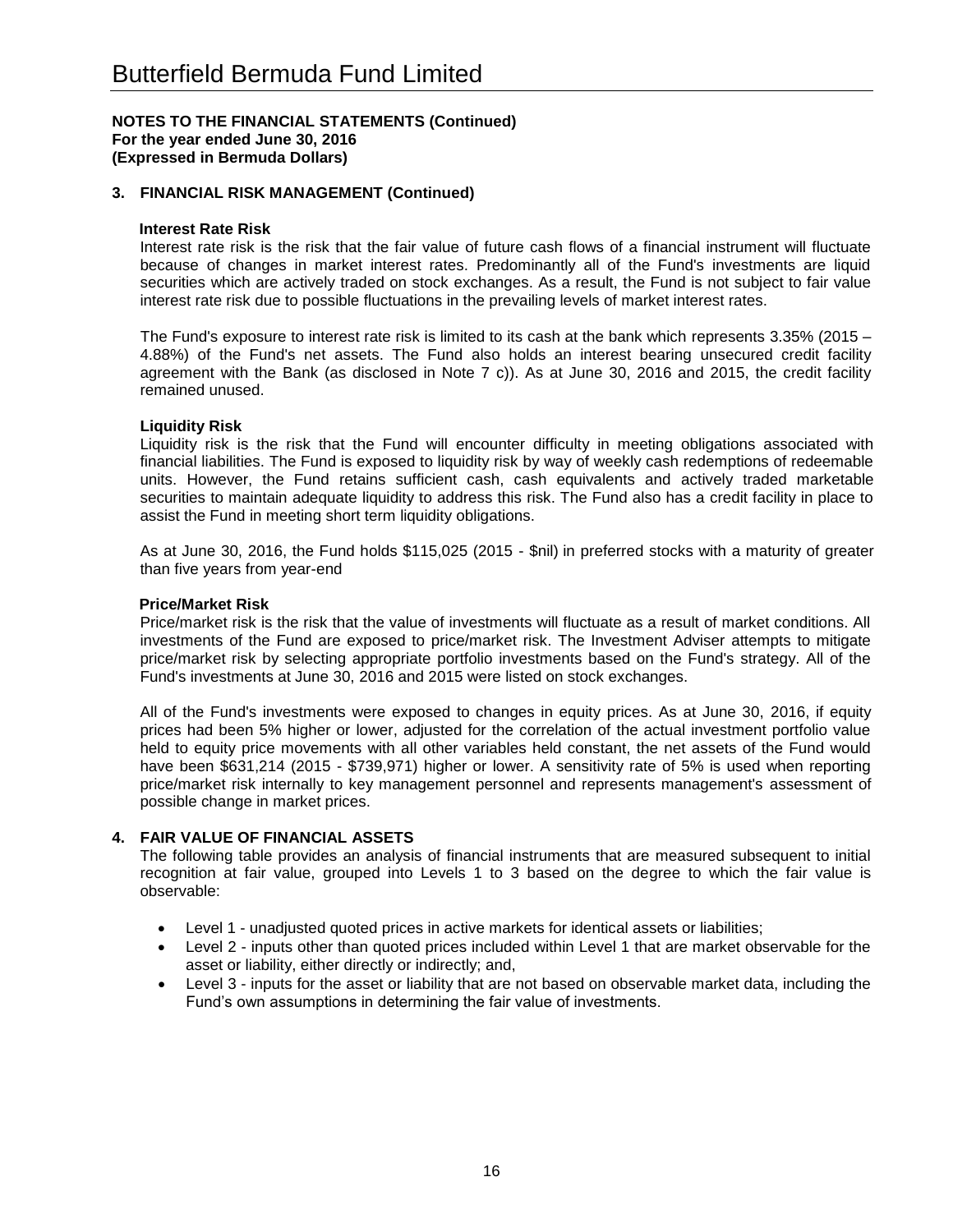## **4. FAIR VALUE OF FINANCIAL ASSETS (Continued)**

| June 30, 2016                 |                     |      |            |      |                |                  |
|-------------------------------|---------------------|------|------------|------|----------------|------------------|
| <b>Classification</b>         | Level 1             |      | Level 2    |      | Level 3        | Total            |
| <b>Financial Assets</b>       |                     |      |            |      |                |                  |
| Common stock                  | \$<br>12,509,259 \$ |      |            | - \$ | $\blacksquare$ | \$<br>12,509,259 |
| <b>Preferred Stocks</b>       | $\blacksquare$      |      | 115,025    |      |                | 115,025          |
| <b>Total Financial Assets</b> | \$<br>12,509,259    | - \$ | 115,025 \$ |      | - S            | 12,624,284       |
| June 30, 2015                 |                     |      |            |      |                |                  |
| Classification                | Level 1             |      | Level 2    |      | Level 3        | Total            |
| <b>Financial Assets</b>       |                     |      |            |      |                |                  |
| Common stock                  | \$<br>14,799,423    | - \$ |            | - \$ | - \$           | 14,799,423       |
| <b>Total Financial Assets</b> | \$<br>14,799,423    | -S   |            | - \$ | -S<br>۰.       | 14,799,423       |

Financial assets and liabilities transferred from Level 1 to Level 2 are the result of the securities no longer being traded in an active market. There were no transfers of financial assets and liabilities from Level 1 to Level 2 during the years ended June 30, 2016 and 2015. Financial assets and liabilities transferred from Level 2 to Level 1 are the result of the securities now being traded in an active market. There were no transfers of financial assets and liabilities from Level 2 to Level 1 during the years ended June 30, 2016 and 2015. The Fund did not hold any Level 3 investments at the beginning, during, or at the end of the years ended June 30, 2016 and 2015.

#### **5. SHARES ISSUED AND OUTSTANDING**

The authorised capital stock of the Fund is \$25,012,000 (2015: \$25,012,000) divided into:

12,500,000 Class A participating, non-voting common shares of a par value of \$1.00 each share 12,500,000 Class B participating, non-voting common shares of a par value of \$1.00 each share 12,000 organisational non-participating, voting shares of a par value of \$1.00 each share

Details of number of shares issued and outstanding as of June 30, 2016 and 2015 are as follows:

|                              | 2016       |                | 2015       |                |  |
|------------------------------|------------|----------------|------------|----------------|--|
| <b>Participating Shares</b>  | Class A    | <b>Class B</b> | Class A    | <b>Class B</b> |  |
| Balance - beginning of year  | 761,884    |                | 681,541    |                |  |
| Issue of common shares       | 46,870     |                | 222.481    |                |  |
| Redemption of common shares  | (182, 964) |                | (142, 138) |                |  |
| Balance - end of year        | 625,790    |                | 761,884    |                |  |
| <b>Organisational Shares</b> | 12.000     |                | 12.000     |                |  |

Class A and B shares are allotted to subscribers at a value determined by reference to the weekly valuation of the net assets of the Fund. Class A and B shares may be redeemed weekly for an amount equal to the net asset value per share as at the close of business on the Valuation Day, following receipt of the properly completed request for redemption, subject to the power of the directors to deduct there from an amount sufficient in their opinion to meet sale and fiscal charges incurred in realising assets to provide funds to meet the request.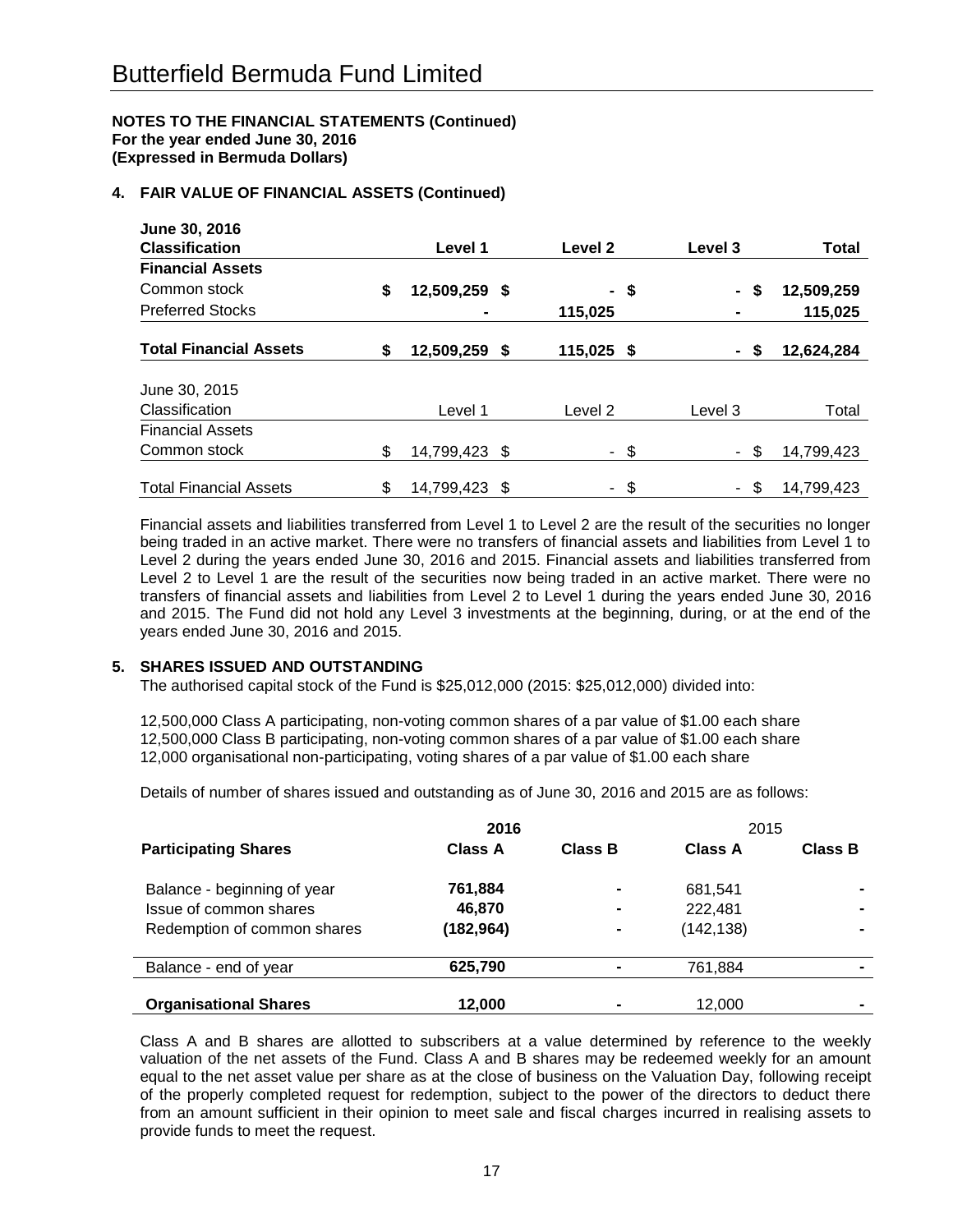#### **5. SHARES ISSUED AND OUTSTANDING (Continued)**

The Class A and Class B shares have different minimums set for investors to subscribe to them, and the management fees payable to the Investment Adviser in respect of such shares are described in Note 7 a.

The organisational shares are owned by the Investment Adviser and its nominees. Under the Bye-Laws, the organisational shares have only nominal rights if and so long as there are any other shares of the Fund in issue.

During the year, the Fund received securities having a fair value of \$487,403 (2015: \$3,989,155) in exchange for Class A common shares in the Fund.

#### **Capital Management**

As a result of the ability to issue, repurchase and resell shares, the capital of the Fund can vary depending on the demand for redemptions and subscriptions to the Fund. The Fund is not subject to externally imposed capital requirements and has no legal restrictions on the issue, repurchase or resale of redeemable shares beyond those included in the Fund's Prospectus.

#### **6. DIVIDENDS**

Dividends declared by the Fund on Class A shares were as follows:

|                                            | <b>Declaration</b><br><b>Date</b> | 2016    | <b>Declaration</b><br><b>Date</b> |     | 2015    |
|--------------------------------------------|-----------------------------------|---------|-----------------------------------|-----|---------|
| \$0.13 per share (2015 - \$0.13 per share) | Sept 30, 2015                     | 92.614  | Sept 30, 2014                     | \$. | 88,409  |
| \$0.13 per share (2015 - \$0.13 per share) | Dec 31, 2015                      | 93.441  | Dec 31, 2014                      |     | 76.185  |
| \$0.13 per share (2015 - \$0.13 per share) | March 31, 2016                    | 88,063  | March 31, 2015                    |     | 76,128  |
| \$0.13 per share (2015 - \$0.13 per share) | June 30, 2016                     | 81.353  | June 30, 2015                     |     | 99,045  |
|                                            |                                   |         |                                   |     |         |
|                                            |                                   | 355.471 |                                   | S.  | 339.767 |

## **7. RELATED PARTY TRANSACTIONS**

#### **a) Management Fee**

The Investment Adviser is related to the Fund through common directorship.

Under the terms of the management agreement, the Investment Adviser is entitled to receive a monthly fee calculated at the rate of no more than 1% per annum of the average valuation of the net assets of the Fund carried out on the Valuation Days during each month. Presently, the monthly fee is calculated at the rate of 0.75% per annum for both the Class A and Class B shares. There are currently no outstanding shares for Class B. The fee of the Investment Adviser is reduced to take account of the management fee already levied on assets held in shares of other funds managed by the Investment Adviser. Management fee for the year was \$107,570 (2015 - \$100,172) with \$9,681 (2015 - \$10,964) being payable and included in accrued expenses at year end.

#### **b) Custodian Fee**

In accordance with the custodian agreement, the Custodian receives a fee based upon the nature and extent of the services provided. Relevant out-of-pocket expenses may also be charged to the Fund by the Custodian. The custodian fee for the year was \$14,442 (2015 - \$13,314) with \$3,298 (2015 - \$3,728) being payable and included in accrued expenses at year end.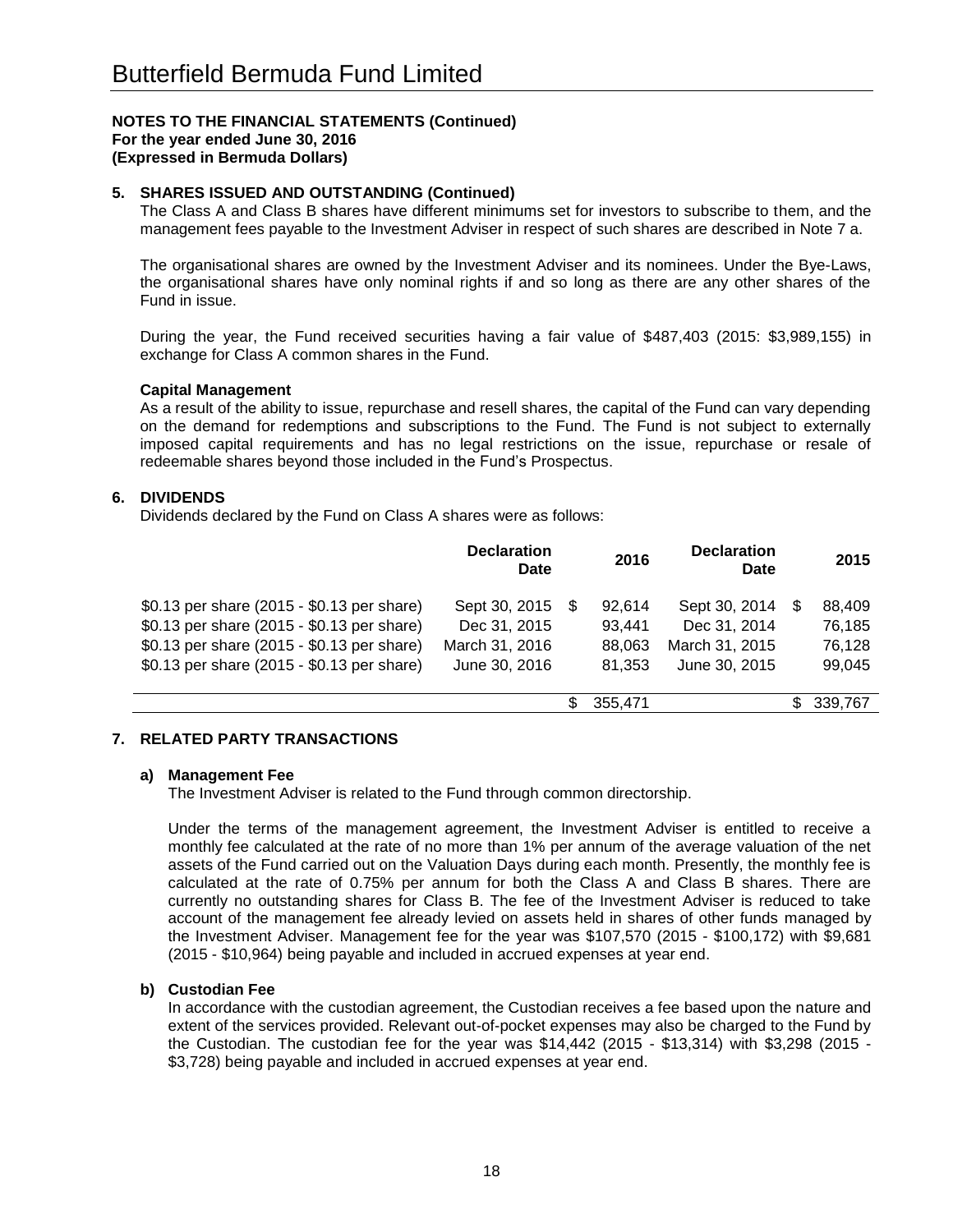#### **7. RELATED PARTY TRANSACTIONS (Continued)**

#### **c) Credit Facility**

On July 4, 2014, the Fund renewed the unsecured credit facility agreement with the Bank in the amount of \$1,400,000. The agreement bears an interest rate of 1% per annum above the higher of the LIBOR or the funding costs incurred by the Bank in making the revolving credit facility available on any date of drawdown with accrued interest payable monthly in arrears.

On June 26, 2015, the Fund renewed the unsecured credit facility agreement with the Bank. The terms remain unchanged from the previous agreement, as outlined above, with the exception of the repayment terms. The renewed agreement states that the full amount of any amount advanced under the revolving facility, together with the accrued interest and other amounts payable by the Fund to the Bank, is payable on the earlier of seven days following the utilization date or the expiry date, unless extended at the Bank's sole discretion. If any payment falls due and payable on a day which is not a business day the payment shall be made on the next following business day. The renewed unsecured facility expired on June 30, 2016.

On July 12, 2016, the Bank extended the credit facility limits from the June 26, 2015 renewed agreement to August 15, 2016 in order to allow sufficient time to issue the new facility letters.

On August 30, 2016, the Fund renewed the unsecured credit facility agreement with the Bank. The terms remain unchanged from the previous agreement, as outlined above. The renewed unsecured facility expires on June 30, 2017.

#### **d) Investment Service Fee**

The investment services fee is paid to the Bank for additional registrar and transfer agent services provided to the Fund which had been previously provided by the administrator. The investment services fee is a set fee for the Butterfield group of funds, allocated to the individual funds based on their proportion of Net Asset Value. The fee for 2016 was \$4,260 (2015 - \$4,320), none of which remained payable at year end.

#### **e) Others**

The Bank owns 31,744 Class A shares (2015 – 67,190 Class A shares) of the Fund.

#### **8. ADMINISTRATION FEE**

In accordance with the administration agreement, the Administrator receives a fee based upon the nature and extent of the services provided. Administration fee for the year was \$43,747 (2015 - \$27,804) with \$10,464 (2015 - \$6,346) being payable and included in accrued expenses at year end.

#### **9. TAXATION**

The Fund is a local Bermuda Company and under current Bermuda law, the Fund is not obligated to pay taxes in Bermuda on either income or capital gains.

#### **10. COMMITMENTS AND CONTINGENCIES**

Management has determined that the Fund had no commitments or contingencies as at June 30, 2016 (2015: none).

#### **11. SUBSEQUENT EVENTS**

The Fund has evaluated all the events or transactions that occurred after June 30, 2016 through October 6, 2016, the date the financial statements were available to be issued. On July 2016, the Fund's Offering Memorandum has been updated and the Class B shares has been closed. The Fund did not have any other material subsequent events.